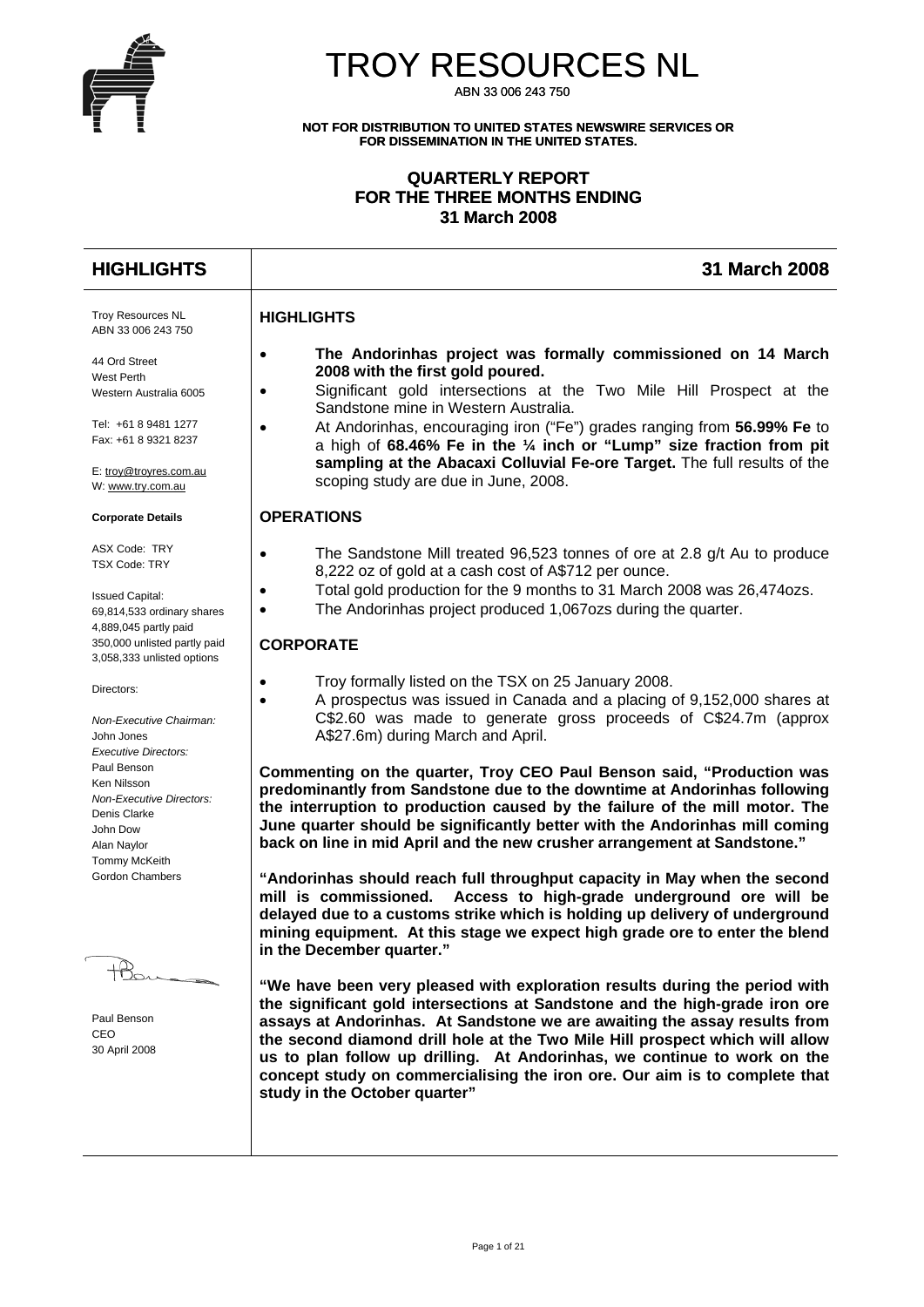

## **CORPORATE**

#### **LISTING ON TORONTO STOCK EXCHANGE ("TSX")**

The Company's fully paid ordinary shares commenced trading on the Toronto Stock Exchange ("TSX") on Friday 25 January 2008 under the code "TRY", which is the same code that Troy trades under on the ASX.

#### **PROSPECTUS ISSUED AND SHARE PLACEMENT MADE IN CANADA**

A final prospectus was lodged in Canada on 1 February 2008 in respect of a public offering of 8,462,000 fully paid ordinary shares at a price of C\$2.60 per share in each of the provinces in Canada. Gross proceeds of the offering were C\$22,001,200 or approximately A\$24,580,000.

The offer was supported by a syndicate of agents led by Scotia Capital Inc. and including Macquarie Capital Markets Canada Ltd, National Bank Financial Inc. and RBC Capital Markets.

This initial prospectus offering closed on 11 February 2008.

The prospectus also allowed the agent an option to acquire up to an additional 1,269,300 ordinary shares at C\$2.60 within 30 days of the initial closing.

On 5 March 2008, the agents settled the acquisition of an additional 1,050,000 shares at C\$2.60 for gross proceeds of C\$2,730,000 (approximately A\$3,050,000).

Overall, the Company issued 9,512,000 shares and received gross proceeds of C\$24,731,200 (approximately A\$27,630,000).

#### **APPOINTMENT OF NON-EXECUTIVE DIRECTOR**

On 3 April 2008, Mr Gordon Chambers was appointed as a non-executive Director of the Company.

Mr Chambers is a partner of Canadian law firm Lawson Lundell LLP based in Vancouver and is head of the firm's Corporate Finance and Securities Group. With over 20 years of experience in the legal sector, Gordon specialises in securities law, public and private security issues, takeover, mergers and acquisitions.

Gordon has a Bachelor of Commerce from the University of Calgary, a Bachelor of Law from the University of Toronto and is a member of the Bar in British Columbia. He is currently serving on the Securities Legal Advisory Committee of the British Columbia Securities Commission and was formerly on the Securities Advisory Committee of the Vancouver Stock Exchange.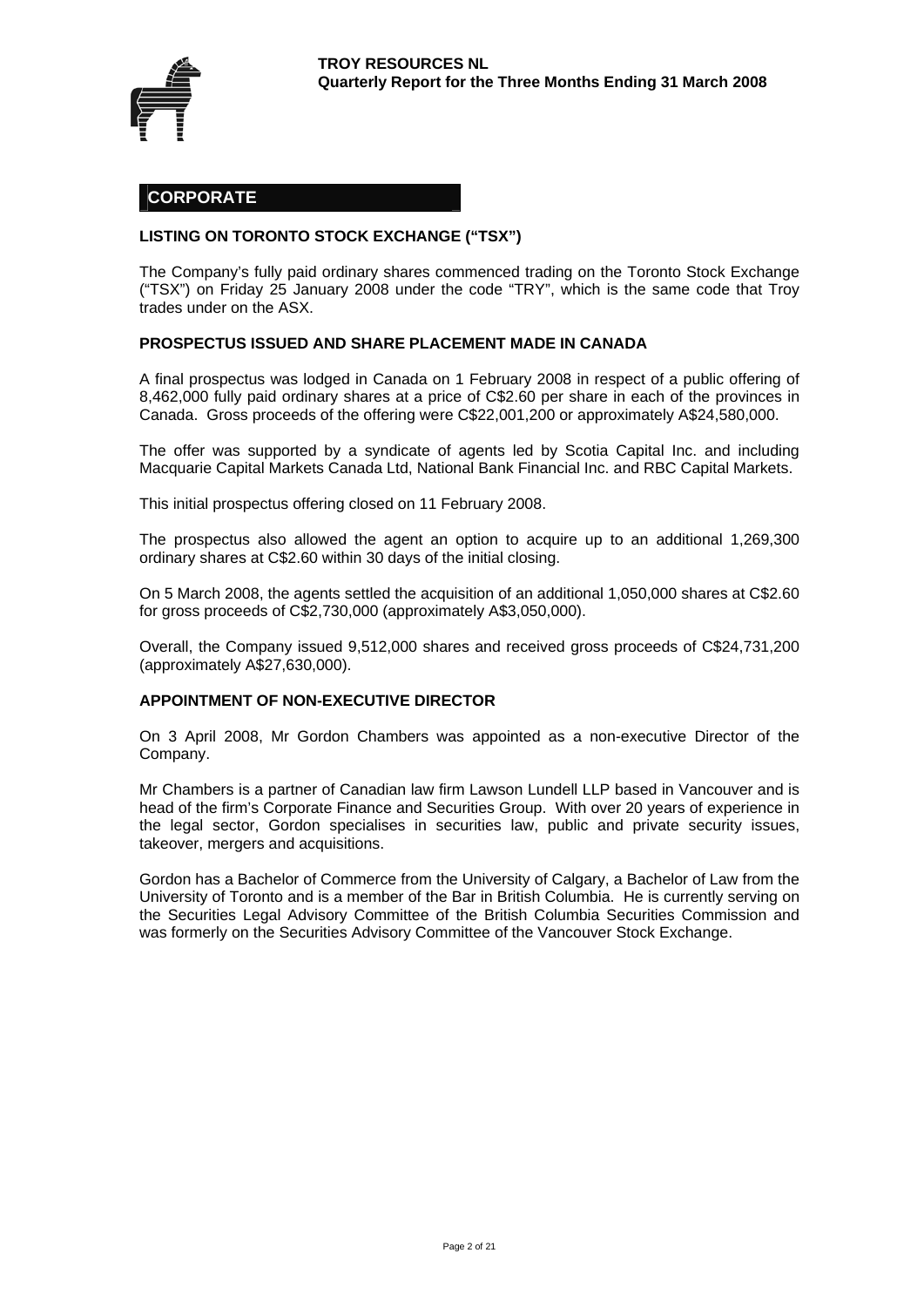

## **OPERATIONS**

## **SANDSTONE – AUSTRALIA (Troy 100%)**

#### **Production Summary**

|                         | <b>March 2008</b> | March 2007 | 9 months to       | 9 months to   |
|-------------------------|-------------------|------------|-------------------|---------------|
|                         | Quarter           | Quarter    | <b>March 2008</b> | December 2007 |
| <b>Tonnes Milled</b>    | 96,523            | 139,242    | 327,341           | 422.910       |
| Head Grade g/t          | 2.79              | 4.94       | 2.68              | 5.28          |
| Recovery %              | 91.2              | 94.7       | 91.7              | 94.4          |
| <b>Gold Produced oz</b> | 8.222             | 20.913     | 26.474            | 67.846        |
| Cash cost per oz        | A\$ 712           | A\$ 328    | A\$ 669           | A\$ 295       |

### **Health, Safety & Environment**

There was one LTI recorded during the quarter.

The annual Environmental Report for submission to Government in compliance with tenement and operating license requirements was completed during the quarter.

### **Mining**

With all in-pit mining operations completed in the second quarter, the operational focus switched to hauling previously stockpiled low grade ore to the plant site. In total 178,000 dry tonnes at an average grade of 2.4 g/t gold were hauled from the Lords Nelson and Henry mines to the ROM pad at the plant. At quarter end a total of 204,100 tonnes at 2.2 g/t remained to be hauled to the plant with and additional 317,100 tonnes at 0.8 g/t available subject to economic evaluation. At quarter end 137,100 tonnes at 3.1 g/t is stockpiled at the plant and available for processing.

#### **Processing**

The Sandstone plant milled 96,523 tonnes of ore at a grade of 2.79 g/t gold yielding 8,222 ounces of gold. Mill throughput continued to be restricted due to the hardness of the ore. An additional crusher will be installed in the third quarter to address the throughput restrictions and enable the high grade scats to be processed.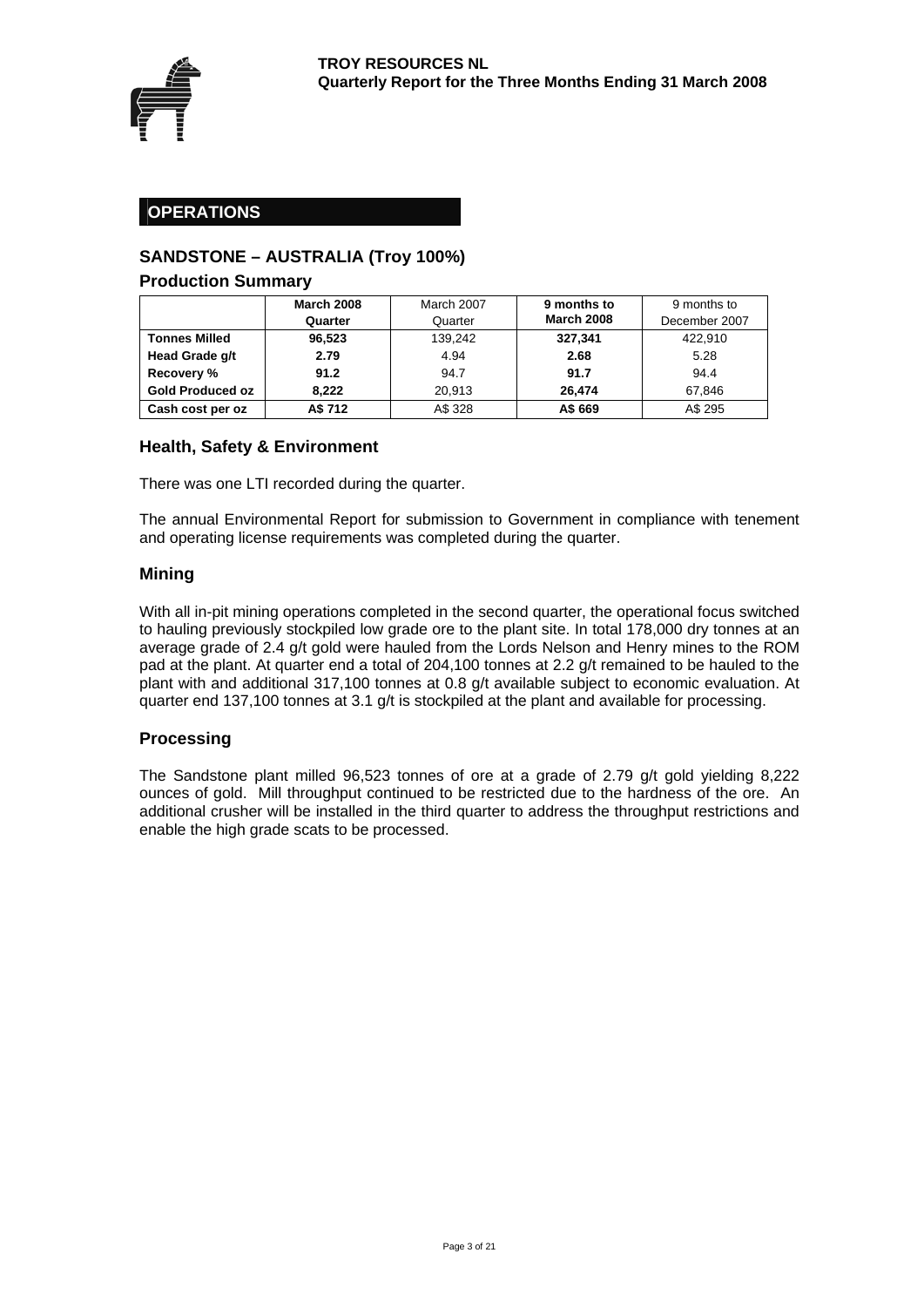

## **PROJECT DEVELOPMENT**

### **ANDORINHAS PROJECT – BRAZIL (Troy 100% through Reinarda Mineração Ltda)**

#### **Health, Safety and Environment**

A total of 192,153 man hours were worked and 2 lost time injuries were recorded. Both injuries were of a minor nature and a total of 6 man days were lost.

There were no environmental issues, accidents or incidents during the Quarter. The Company participated in a local Environmental Seminar dealing with water issues.

#### **Permitting**

Renewal applications for the operating and trial mining permits were lodged as well as the application for the permanent license. The license application and study for the Mines Department was delayed by a decision to include Iron Ore in the application to enable trial mining of iron ore.

#### **Production**

With completion of Stage 1 of the plant construction, gold production commenced at the beginning of March with the following results for the month:

| Tonnes treated         | 7,041 |
|------------------------|-------|
| Average head grade g/t | 5.84  |
| Recovery %             | 91    |
| Gold Product oz        | 1.067 |

Milling was suspended following damage to a motor caused by an intense electrical storm in early April. Normal operations recommenced 14 days later.

#### **Open Pit Mining at Lagoa Seca**

A total of 148,307 bcm's were mined during the quarter of which 43,727 tonnes was ore. Total material mined to date is 605,368 bcm's. Total stockpiles at end of quarter are 148,307 tonnes at 2.7 g/t. The mining operation was changed to single shift as from February. The mine was reoptimised during the quarter and a new design adopted.

#### **Construction**

The civil work for the installation of the second ball mill was completed and the mill made ready for installation. The unavailability of suitable cranes delayed installation which is now estimated to be fully completed in May.

Infrastructure for the underground mine and site laboratory progressed during the quarter with compressors and other machinery arriving at the end of March. Mining machinery for the underground mine has arrived in Brazil but is awaiting customs clearance due to a strike by customs officers.

Decline development is ongoing utilizing hand held methods. Advance to date is 70m plus infrastructure for services. The old underground mine is being dewatered using 2 bore hole pumps.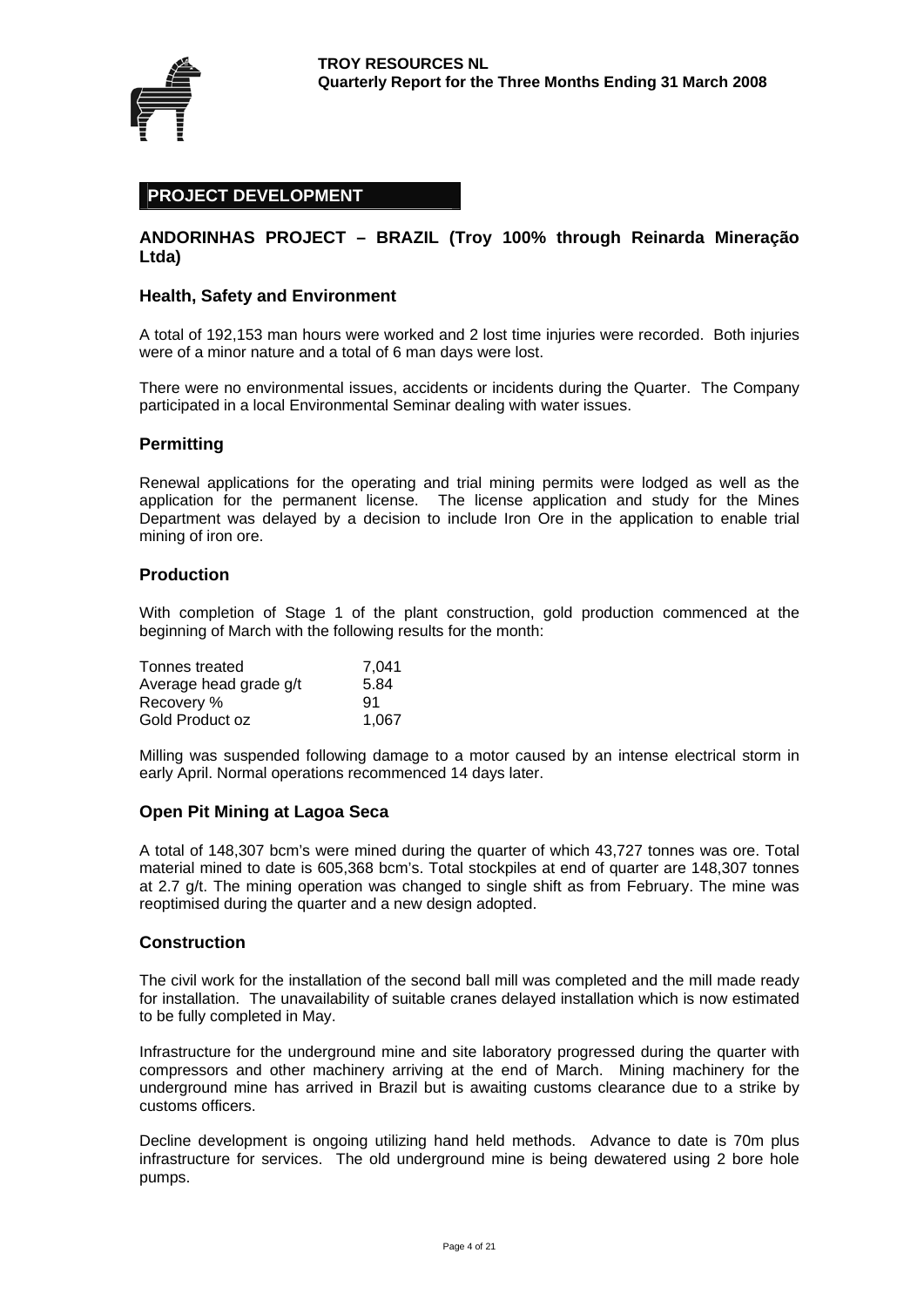

#### **Other**

During the quarter, orders were placed for the purchase of a new RC drill rig and a new underground diamond drill rig to add drill capacity to exploration and mine development.

## **Community**

During the quarter, the Company provided materials to the local community to assist with road maintenance and the laying of bitumen on town streets. In addition, work is continuing on the sport and cultural area in the town of Floresta. A committee of invited non-political persons was formed in Floresta to assist with defining community needs and priorities for assistance and funding. The funding is governed by the Company's policy for assisting local communities.

## **EXPLORATION REPORT**

### **ANDORINHAS PROJECT – BRAZIL**

Exploration drilling at Andorinhas was focussed on the two main mineralised trends of **Mamão - Babaçu Trend** and the **Lagoa Seca West Trend** with up to four drill rigs in operation. Drilling continued to be focussed on immediate strike extensions of known mineralisation and the evaluation of old garimpeiro pits. Infill Reverse Circulation ("RC") and selected Diamond Core ("DC") drilling was focussed on three targets, namely the **Carioca Zone** and **Fagundes Zones** on the **Lagoa Seca West Trend**, located approx 500 metres southwest of the **Lagoa Seca Pit,**  and the **Luiza Zone** on the **Mamão - Babaçu Trend** located about 2 kilometres from the mill (see Figure 1).



**Figure 1: Andorinhas Property Geology and Targets**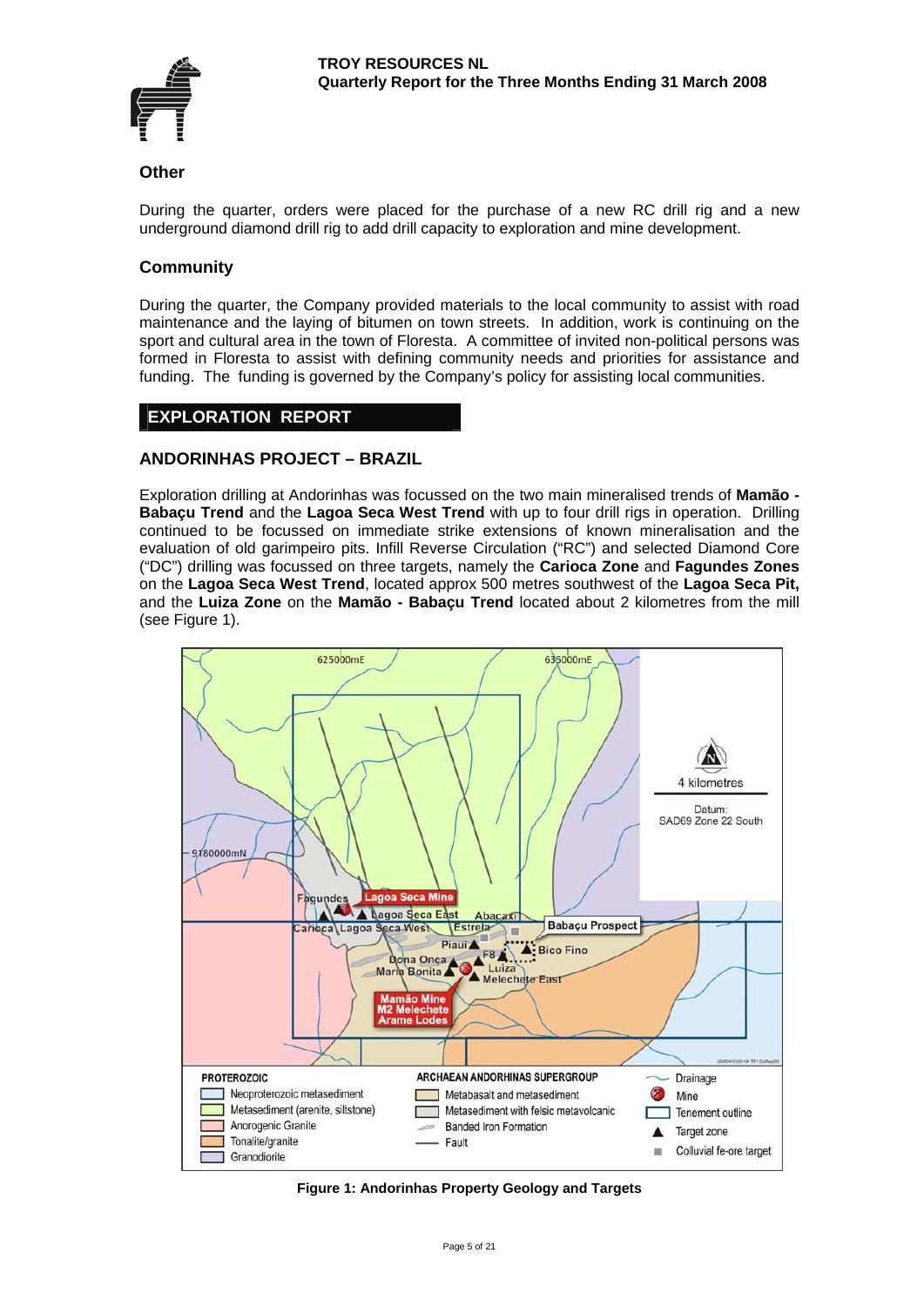

North of Andorinhas, RC drilling commenced on **Tangara JV Property** focusing on the **Gerson Garimpo Pit** where earlier drilling had intersected encouraging gold mineralisation**.**

The other main exploration focus was the colluvial iron ore exploration effort focussed on the **Abacaxi** and **Estrela Prospects** at Andorinhas where an excavator pit sampling and Rotary Air Blast ("RAB") drilling program is ongoing. Exploration field operations were hindered during the quarter by the rainy season which is characterised by frequent heavy rain that limited access and slowed progress. A total of 7,648 metres of drilling was completed during the quarter.

#### **Gold Exploration**

**Mamão Area** exploration consisted of RC drilling targeted the shallow upper portions of the **Upper Mandioca (M2) Lode, Arame Lode and Melechete Lode.** The purpose of this work is to better define the upper extensions of these lodes outside the modelled resource. Several intercepts on southwest end of the **M2 Lode** (see Table 1) have demonstrated continuity of the ore zone. These include; **[2 metres @ 4.33g](mailto:2m@4.33)/t gold** from 33 metres, **5 metres @ 19.65g/t gold**  from 33 metres and **2 metres @ 5.34 g/t gold** from 32 metres.

Drilling of the **Piauí** garimpeiro pit located on the Mamão-Babaçu Trend resulted in the following mineralised intervals; **1.0 metre @19.53g/t gold** from 38 metres and **2.0 [metres @13.40](mailto:m@13.40)g/t gold** from 63 metres. This drilling intercepted shear hosted quartz veins with strong sulphidation and silicification within metabasalts. The drilling has confirmed two mineralised structures open to the northeast. These structures have similar dip/direction to the Mamão and Babaçu orebodies (see Table 2).

At **Babaçu Prospect** exploration has focused on drill testing a series of old workings that include the **Luiza, Bico Fino, Xuxu, Cava T and Jatobá Pits**. RAB drilling at the **Luiza Zone** was followed by infill RC and DC holes and has outlined 2 mineralised structures that remain open at depth. The majority of the holes intercepted quartz veining within a biotite-chlorite-pyrite altered sequence of mafic basalts. Better gold assay results (see Table 3 and Figure 2) include: **[2.17 metres @ 7.65g](mailto:2.17%20metres%20@%207.65)/t** from 76.31 metres and **[1.06 metres @ 47.58](mailto:1.06m%20@%2047.58)g/t** from 102.44 metres; **0.72 metres 10.12g/t** from 49.48 metres.

A RAB drill campaign testing the main pit of the **Bico Fino Zone** intersected quartz veins in the saprolite zone and quartz veins with pyrite associated with hydrothermal alteration. A total of 12 RAB drill holes were drilled at the NE end of **Jatobá Pit**. The holes intercepted quartz veins in the saprolite. Assays to date have only yielded limited sporadic encouraging gold results.

At the **Xuxa Zone,** drilling intercepted quartz veining with biotite-chlorite-pyrite altered mafic volcanics. Assays were disappointing. At the **Cava T Target,** 10 RAB holes were drilled that intercepted quartz veining with hydrothermal alteration. Results are pending.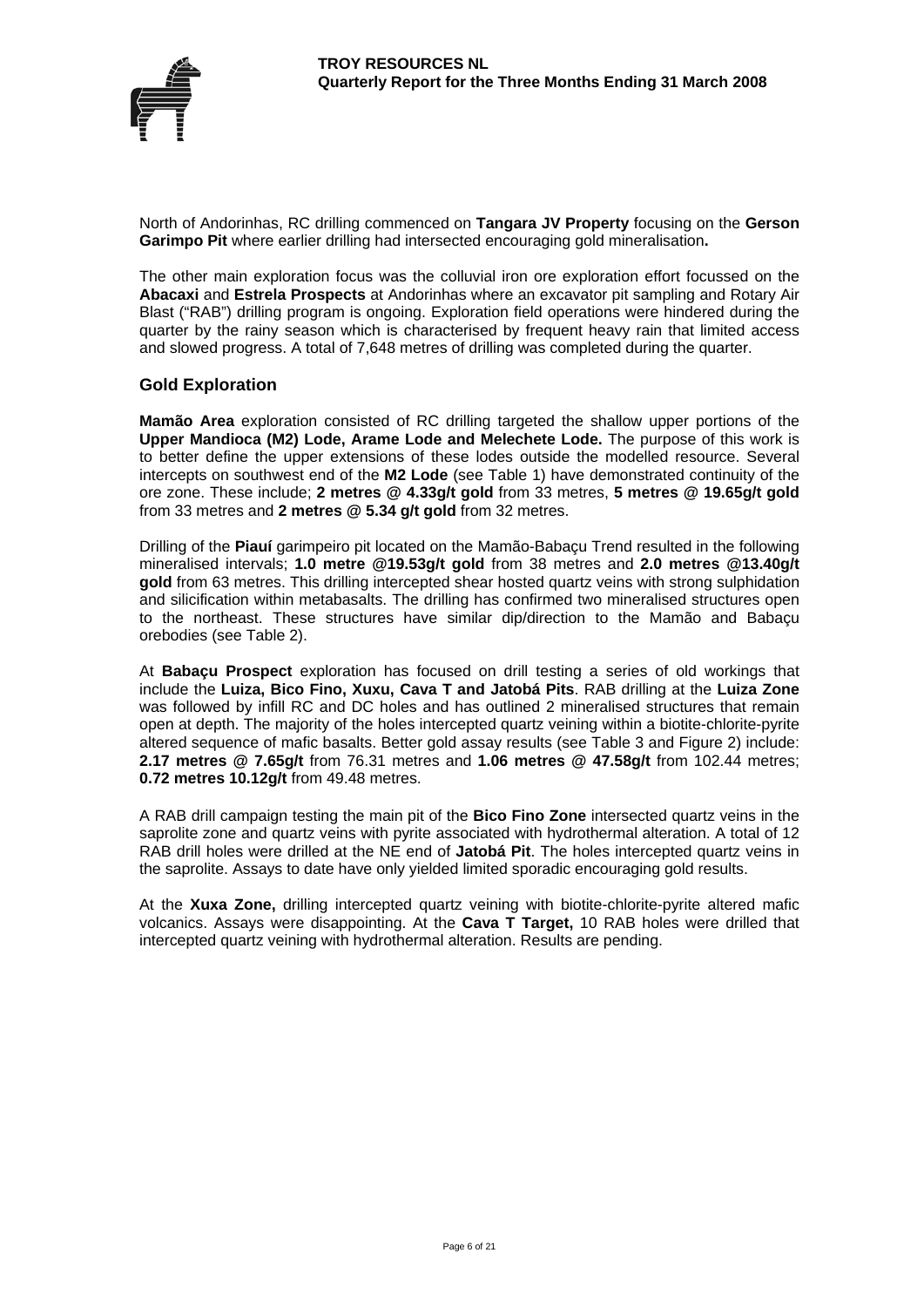



**Figure 2: Babaçu Prospect Garimpeiro Pits & Drill Collar Locations** 

At **Lagoa Seca West,** two zones of mineralisation, **Carioca Zone** and **Fagundes Zone,** were identified with RAB drilling covering a 500 metre long zone southwest of the **Lagoa Seca Pit**. The RAB drilling yielded zones of pyrite with strong albitization and silicification overprinting meta-sediments. The higher concentrations of fine grained pyrite occur near a contact with the ultramafics. Infill RC drilling and selected DC drilling was completed to better define both target zones. Significant intersections (see Figure 3 and Tables 4 and 5) reported include: **[13 metres](mailto:11%20metres%20@%203.74)  [@ 3.74g](mailto:11%20metres%20@%203.74)/t gold** from 33 metres; **[6 metres @ 4.75g/t](mailto:6%20metres%20@%204.75g/t) gold** from 71 metres; **[1.0 metre @](mailto:1.0%20metre%20%20@%2012.04g/t)  [12.04g/t](mailto:1.0%20metre%20%20@%2012.04g/t) gold** from 16 metres; **[3.0 metre @ 14.94g/t](mailto:3.0m@14.94g/t) gold** from 98.9 metres and **[4.9 metres @](mailto:4.9m@9.49g/t)  [9.49g/t](mailto:4.9m@9.49g/t) gold** from 93.1 metres.

Exploration RAB drilling is planned to explore the southwest most portion of the **Lagoa Seca Trend** as well as several interpreted parallel zone of gold-in-soil anomalism.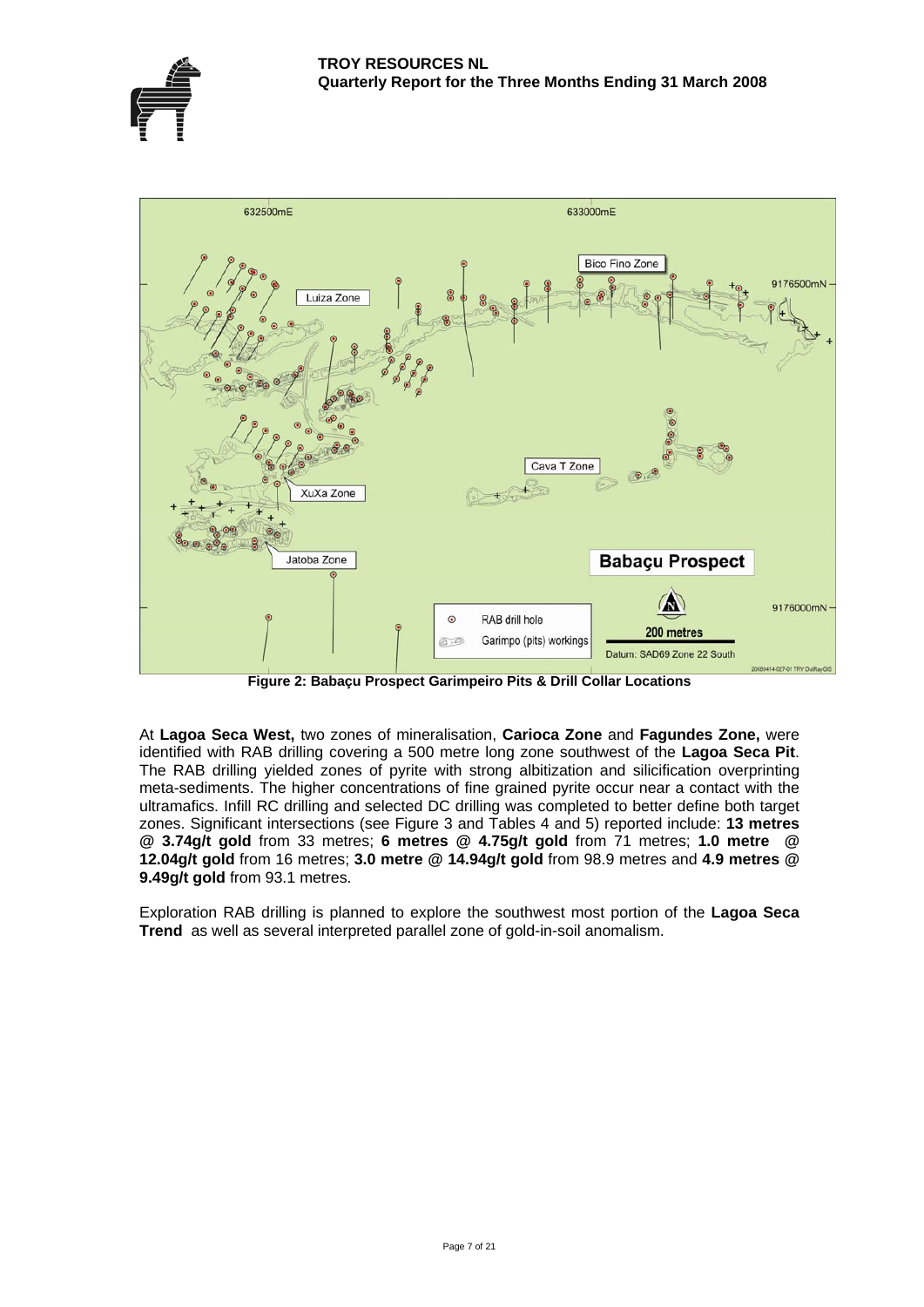



 **Figure 3: Lagoa Seca West Trend with Geology & Drill Collar Locations** 

## **Colluvial Iron Ore Exploration**

The current program is focussed on two target areas along strike from the Big Mac Mine which is owned by a Brazilian company that operates a profitable iron ore operation on the lease immediately to the northeast of Troy's Andorinhas Project.

The initial areas of focus are the **Abacaxi ("Pineapple") Target** which is a 2.2 kilometre long (east–west) by 800 metre wide (north–south) and **Estrela ("Star") Target** located 500 metres to the west which has a strike length of 3.0 kilometre (east–west) and is about 600m in width (north–south) (see Figure 4 below).

Reconnaissance prospecting by previous explorers focussed on the Estrela Target north of the Mamão Gold Deposit where limited, rock chip grab sampling of coarse colluvium ore boulders on a scree slope were reported to have assayed up to 69% iron.

During the quarter, the Company cut and surveyed a detailed 100 metre spaced grid with sample points every 50 metres along each line. An excavator pit sampling program is underway with 90 pits excavated of which 65 pits have been sampled by the end of March. Pits are spaced 100 metres apart with RAB drill holes completed every 100m between the pits. The RAB drilling is to define the soil profile depths.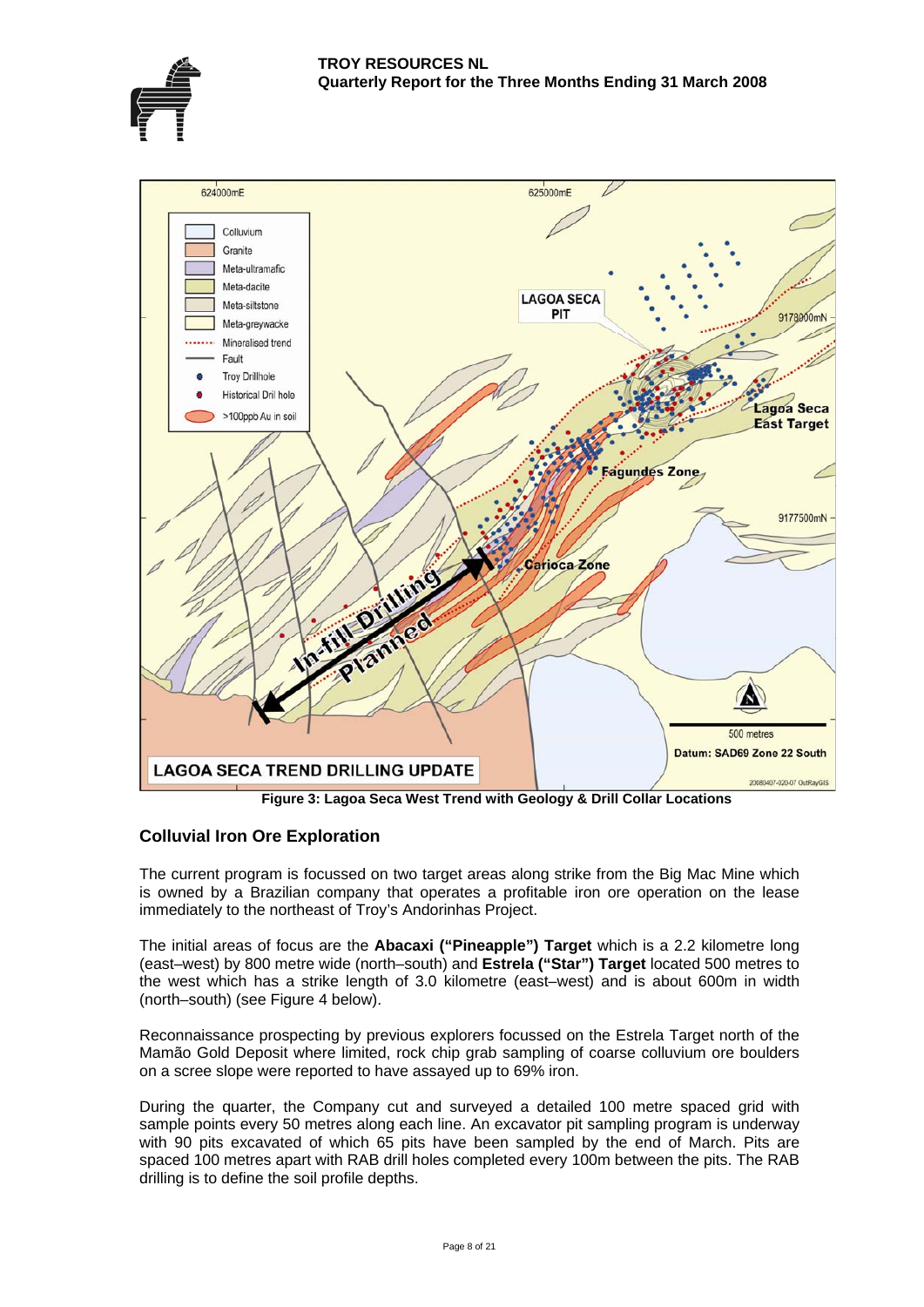#### **TROY RESOURCES NL Quarterly Report for the Three Months Ending 31 March 2008**



To date, all work has been focussed at Abacaxi with similar grid based drilling and pit sampling planned to follow at Estrela, 500 metres west of Abacaxi. Assay results for the first 20 pits sampled at Abacaxi produced iron ("Fe") grades ranging from **56.99% Fe** to a high of **68.46% Fe in the ¼ inch or "Lump" size fraction**. Complete assay results are displayed in Table 6.



**Figure 4: Colluvial Iron Ore Target Location Plan** 

## **Tangará Horizonte Minerals JV Project (Troy earn-in 100%)**

RC drilling commenced on the Tangará JV Project in late March. The initial focus for this drilling will be a series of step-out and infill holes at the **Gerson Garimpo** where earlier widespaced DC drilling by the previous operator intercepted ore grade mineralisation. The gold mineralisation occurs within a 35 metre zone of alteration and brecciation. The best gold grades reported by the previous operator was **1.85 metres @ 22.2g/t gold** from 36.25 metres and the best composite sample result being **6.75 metres @ 9.8g/t gold**. TGA-DH13 intercepted **12 metres @ 4.42g/t gold** from 89 metres including **2 metres @ 13.84g/t gold** from 93 metres. Assay results for Troy's RC drilling are pending.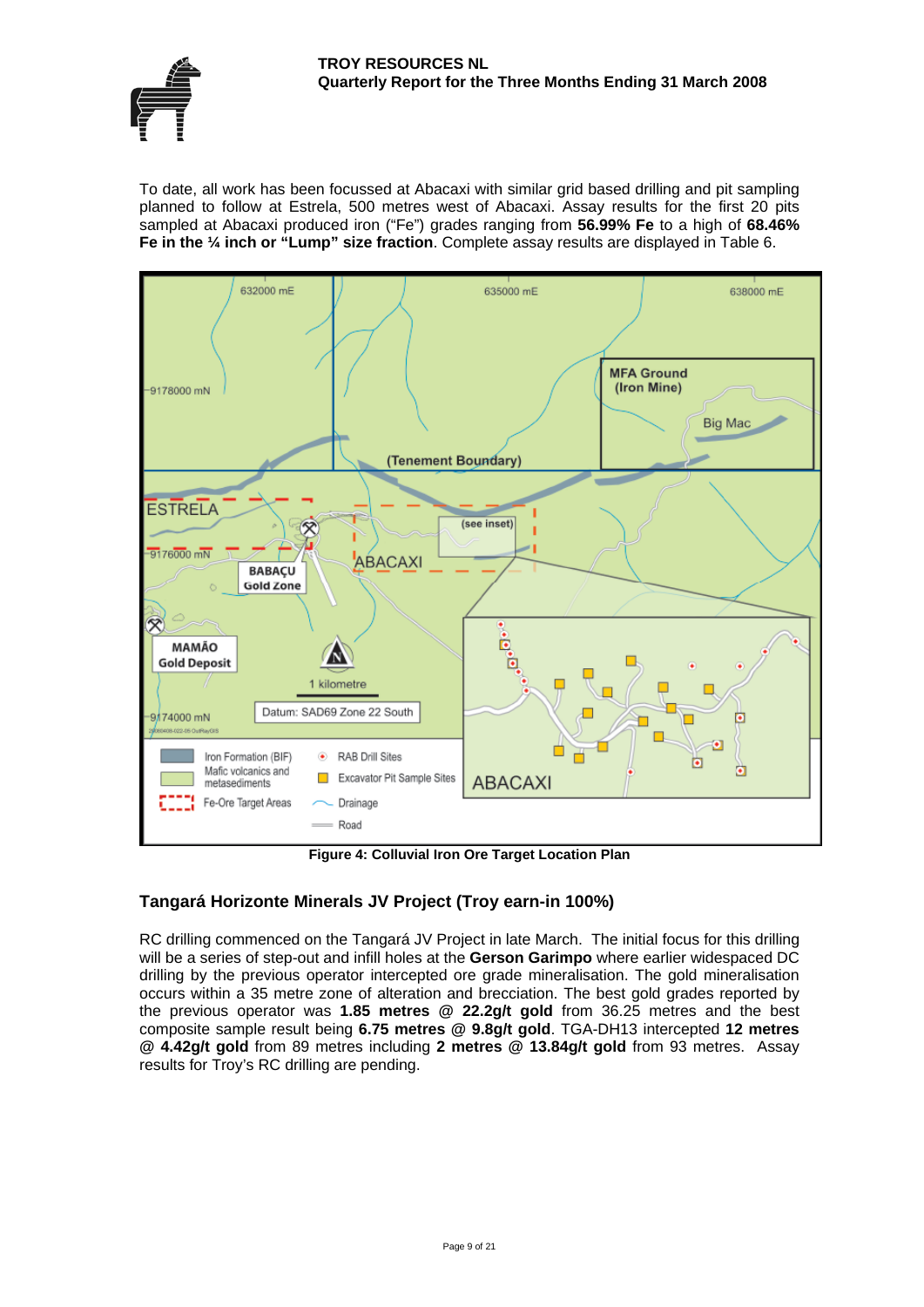

## **EXPLORATION – AUSTRALIA**

## **WA - SANDSTONE PROJECT**

A total of 6,066 metres of RC drilling and 2,027.6 metres of DC drilling was completed during the quarter at the **Mt Klemptz Prospect – Ridge Zone** (9 RC holes for 672 metres)**, Two Mile Hill Prospect** (2 DC holes for 791 metres (plus one 60 metres RC precollar)**, Shillington Prospect (**1 DC hole for 151 metres), **Lord Henry Deposit** (2 DC holes for 491 metres), **Lord Nelson Pit** (2 DC holes for 496 metres), **Indomitable North Zone (**20 RC holes for 2,260 metres) **and Indomitable South Zone (**1 DC hole for 98 metres plus 94 metres RC precollar and 28 RC holes for 3,134 metres) (see Figure 5)**.** 



**Figure 5 Sandstone Project Recent Drilling Location Plan** 

## **Two Mile Hill Prospect**

A diamond hole was drilled to a depth of 450.7 metres just to the north of the **Two-Mile Hill Pit** to test the gold mineralised quartz vein stockworking mined in the oxide zone in the pit. The host tonalite intrusive was modelled as a north-south trending near vertical stock and the drill hole was designed to test an interval between 250 metres to 350 metres vertical depth. The hole remained in tonalite over its entire length of 450 metres, suggesting that the stock dips steeply to the west rather than vertically, and intersected extensively silica-sericite altered granodiorite containing a system of sulphidic quartz stock work veining throughout the length of the hole. A relatively flat lying 1 centimetre wide quartz vein set commonly contains visible gold often associated with accessory grey sulphides possibly tetrahedrite or tennantite, and molybdenite.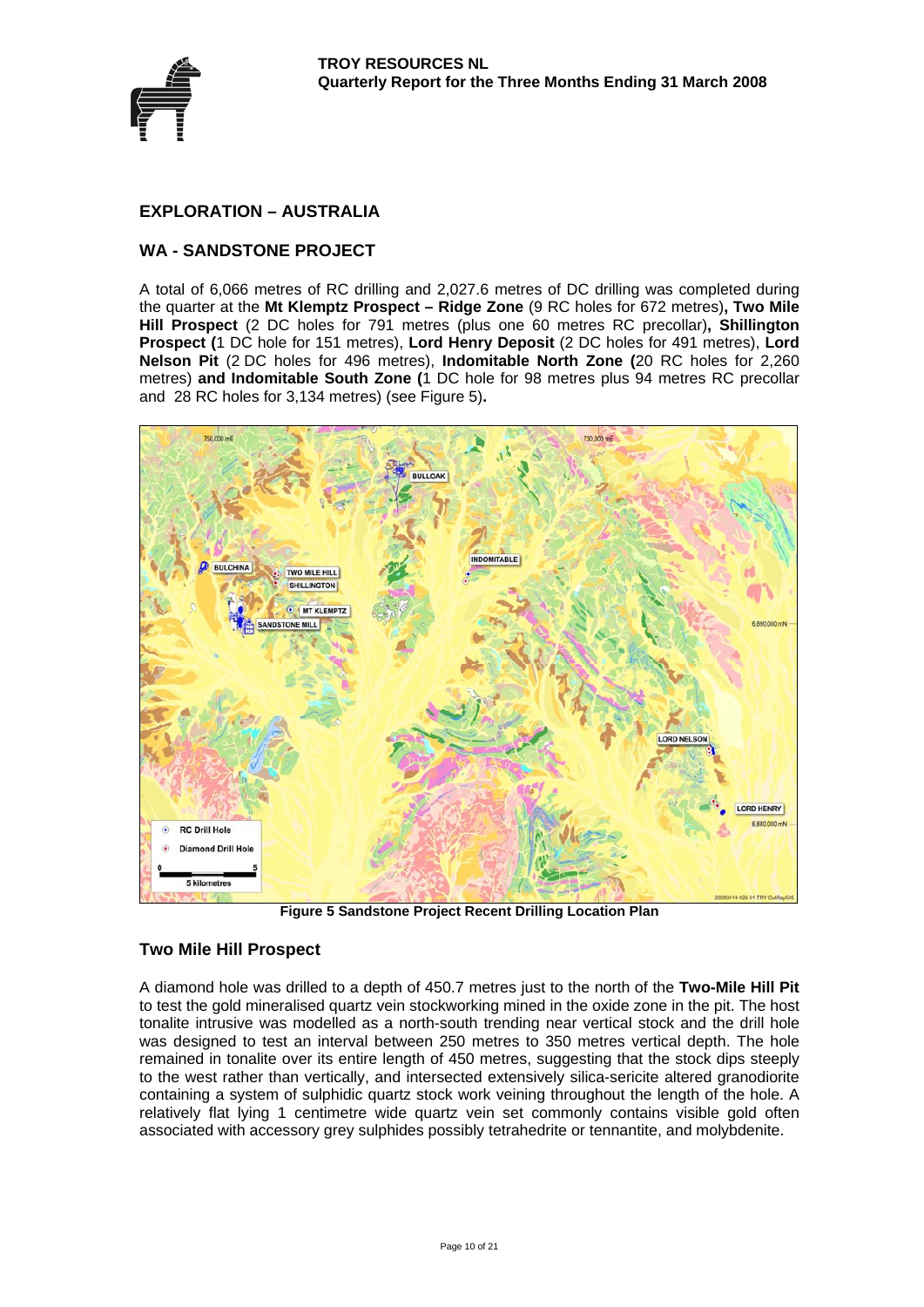

These veins have been offset by late stage chlorite-carbonate filled micro-faults. A set of chalcopyrite bearing quartz veins dipping at -70º to the west was also observed. Assay results received for downhole intervals from surface to 450.7 metres include:

- **33 metres grading 1.52g/t gold** from 43 metres downhole including **5 metres @ 7.65g/t gold** from 63 metres;
- **11 metres grading 1.83g/t gold** from 127 metres downhole including **4 metres @ 4.11 g/t gold** from 130 metres and;
- **141 metres grading @ 2.30g/t gold** from 177 metres downhole. Within this intersection a number of higher grade intervals were reported including **2 metres @ 7.00 g/t gold** from 195 metres; **12 metres @ 9.05 g/t gold** from 209 metres; **7m @ 9.47g/t gold** from 257 metres and **3 metres at 13.51 g/t gold** from 268 metres, **4 metres at 2.76g/t gold** from 297metres **and 3 metres at 5.83g/t gold** from 306 metres**.**
- **50 metres grading 2.71g/t gold** from 321metres **including 2 metres at 2.03g/t gold** from 323 metres **and 1 metre at 109g/t gold** from 336 metres.
- **44 metres grading 0.92g/t gold from** 374 metres **including 2 metres at 2.27g/t gold** from 374m, **1 metre at 4.98g/t gold** from 382 metres, **1 metre at 4.29g/t gold** from 398 metres **and 4 metres at 3.21g/t gold** from 414 metres**.**
- **26.7 metres at 0.74g/t gold** from 424 metres **including 1 metre at 10.6g/t gold** from 444 metres**.**

The broad, lower grade intersections were calculated at a lower cut-off of 0.2g/t gold and the higher grade intervals were calculated using a 1g/t gold lower cut-off. Both calculations allowed 2m internal dilution and did not apply a cut to high values. Full results are contained in Table 7 and Figure 6 below.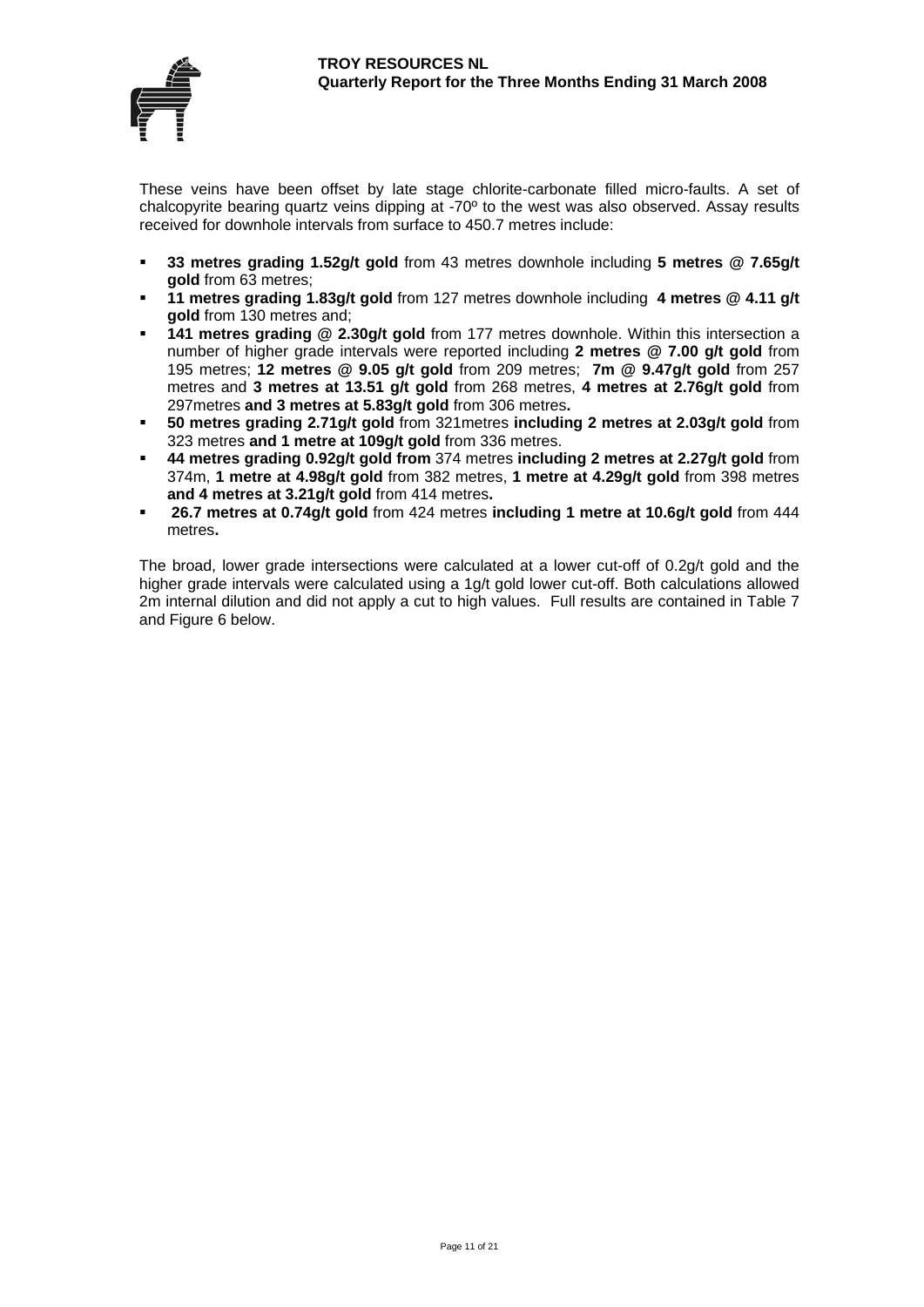



**Figure 6: Diamond Core Hole TDD034 Cross-section**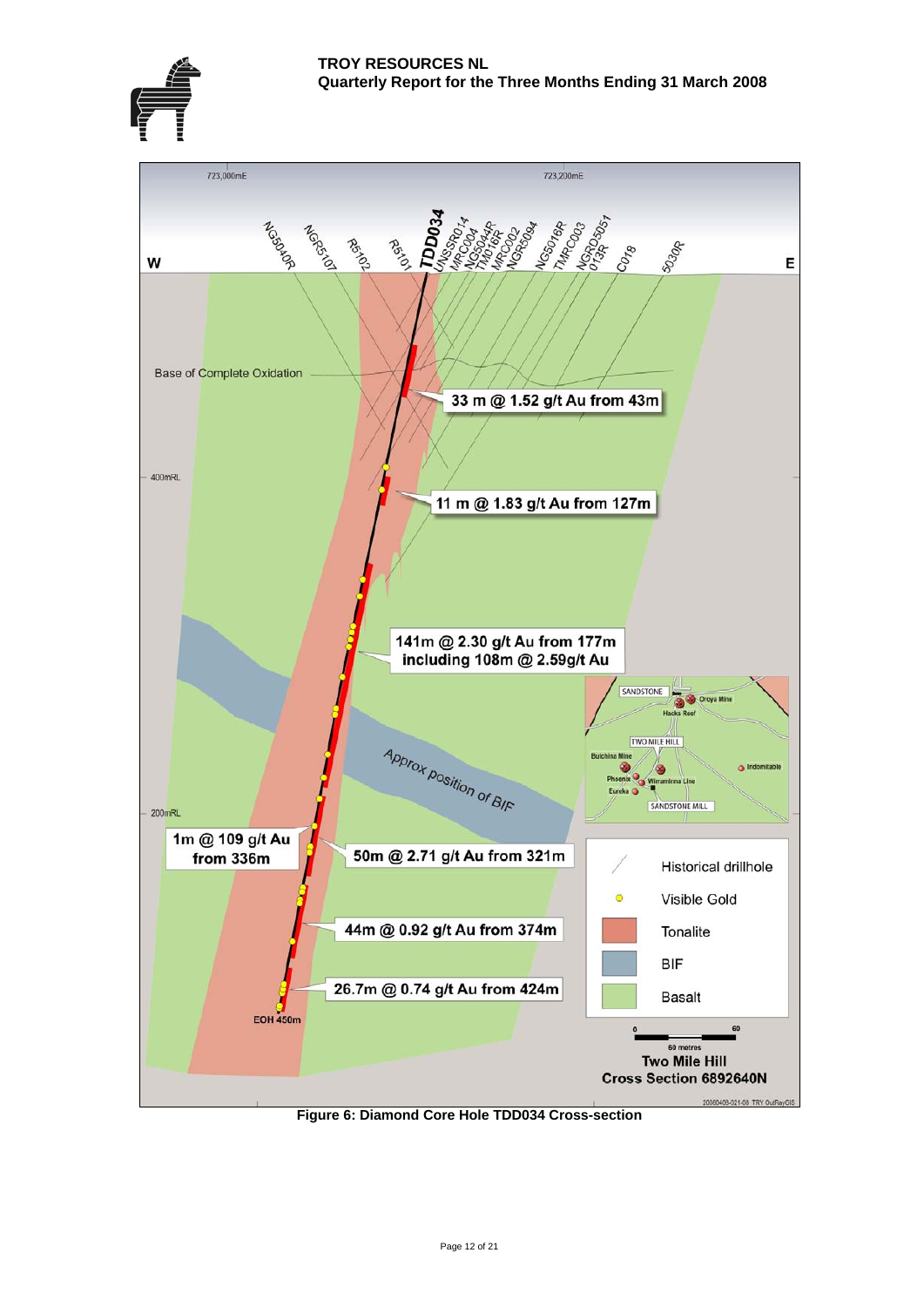

A the **Shillington Prospect,** located 460 metres to the south of the Two Mile Hill Prospect, a 150 metre DC hole was drilled to twin an earlier RC drill hole which intersected **20 metres @ 2.47g/t gold** from 65 metres and **8 metres @ 6.19g/t gold** from 114 metres in two separate horizons of the Shillington Banded Iron Formation ("BIF"). The DC hole intersected both BIF horizons with several sections of pyrite replacement of bedding outward from quartz veining within folded zones of the BIF. Assays are pending.

At **Indomitable South,** drilling intersected a mineralised zone of vuggy quartz veining and gossanous saprock seen in previous drilling. Initial 5 metre composite assays have returned values of **5 metres @ 5.26g/t gold** from surface and **5 metres @ 0.87g/t gold** from 40 metres at the southeast of the prospect.

Broader zones of lower grade mineralisation from 5 metre composite sampling included: **35 metre @ 1.47g/t gold** from 45 metres, **41 metres @ 1.91g/t gold** from 115 metres **(including 10 metres @ 6.24 g/t gold** from 130 metres) and **25 metres @ 1.12g/t gold** from 60 metres.

Drilling on the northern most traverse has intersected much shallower fresh basalt compared to the rest of the prospect and only encountered mineralisation in the western most hole suggesting a sinistral offset of mineralisation to the north. This phase of drilling has shown that mineralisation occurs along a northwest striking trend and remains open along strike to the northwest. Results of Indomitable South are displayed in Table 8 and Figure 7.

DC hole TRCD728 was drilled from a precollar depth of 93.7 metres to 191.9 metres targeting an interpreted "higher grade" central portion of the prospect at depth. The hole remained entirely within weathered profile and zones of quartz veining and brecciation were intersected throughout the hole. The core has been submitted for assay.

At **Indomitable North**, located 300 metres north of Indomitable South, 20 RC holes were drilled on a 20 metre by 40 metre grid to test for a north-south strike trend to mineralisation intersected in drilling in 2007. This hole contained anomalous gold mineralisation over almost the entire length of the 99 metre deep hole within limonitic vuggy quartz in the oxide and silica-fuchsitepyrite veining in fresh rock. Wide zones of gossanous saprock, intense silica-fuchsite altered saprock and silica-fuchsite-arsenopyrite altered fresh basalt were intersected over the 160 metre strike length tested in the recently completed program. Assays received to date include **72 metres @ 1.52g/t gold** from 8 metres including **6 metres @ 8.34g/t Au** from 59m in a hole drilled 40 metres south of the original anomalous hole. Other significant gold intercepts included **7 metres @ 1.18g/t gold** from 6 metres and **10 metres @ 4.48g/t gold** from 90 metres. Results of Indomitable North are displayed in Table 9 and Figure 7.

A large number of 5m composite and 1m re-split assays are still pending for both Indomitable South and North and a decision on future drilling will be made once these are interpreted.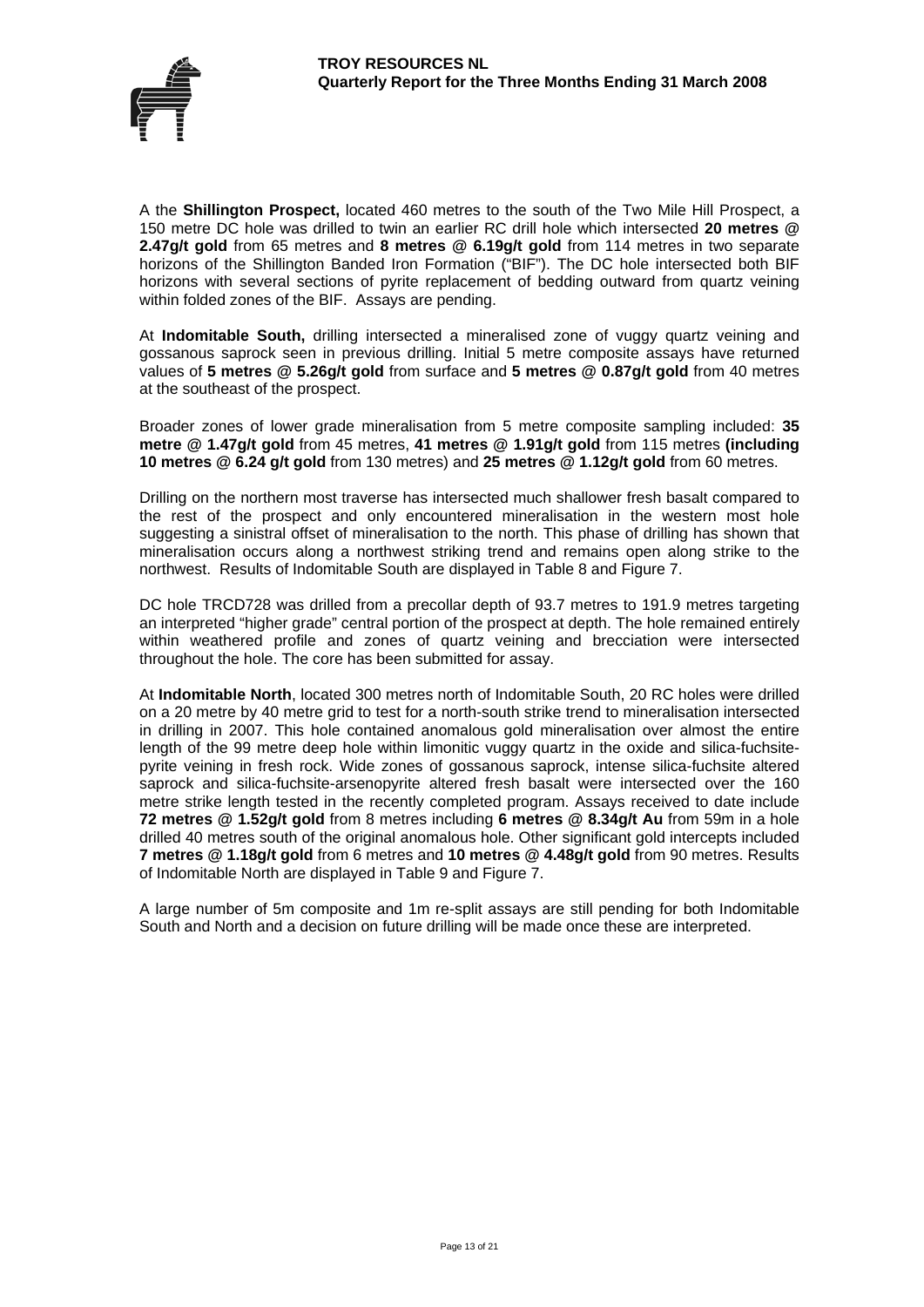#### **TROY RESOURCES NL Quarterly Report for the Three Months Ending 31 March 2008**





**Figure 7: Indomitable Geology and Drill Collar Location Plan** 

At **Lord Henry,** 2 DC holes were completed from collars located 350 metres and 630 metres to the northwest of the pit. The closest hole to the pit consisted of a 100 metre deep tail on a 204 metre deep RC pre-collar designed to intersect the shallow, north dipping, stacked lodes of the **Lord Henry** deposit at depth. The hole failed to intersect the mineralised structure and consisted entirely of unaltered barren granodiorite. The hole furthest from the pit was drilled to a depth of 394 metres from surface and intersected the main granodiorite body at a depth of 260 metres after passing in and out of granodiorite and dolerite to that depth. The basalt contained carbonate veining and disseminated pyrite from a depth of 150 metres down to the granodiorite contact suggesting extensive fluid flow proximal to the granodiorite intrusion. A 20 centimetre quartz vein within the dolerite at 247.5 metres depth containing visible gold possibly represents the Lord Henry mineralisation at depth.

At **Lord Nelson,** 2 DC holes were drilled to test the down dip plunge extensions to the West, Central and East Lodes at Lord Nelson. The southern hole intersected all three lodes. The East Lode consisted of 20 metres of pyritic granodiorite and pyrite veining above the talc-chlorite schist footwall. The hole drilled at the northern end of the pit was not as encouraging and supports evidence from previous drilling that the East Lode pinches out to the north. Assays are pending.

At the **Mt Klemptz Prospect,** 9 RC holes for 672 metres were drilled at the **Ridge Zone**. The two traverses successfully intersected the mineralised northwest striking BIF along strike from previous RC drilling. Assays were disappointing and no further work is planned.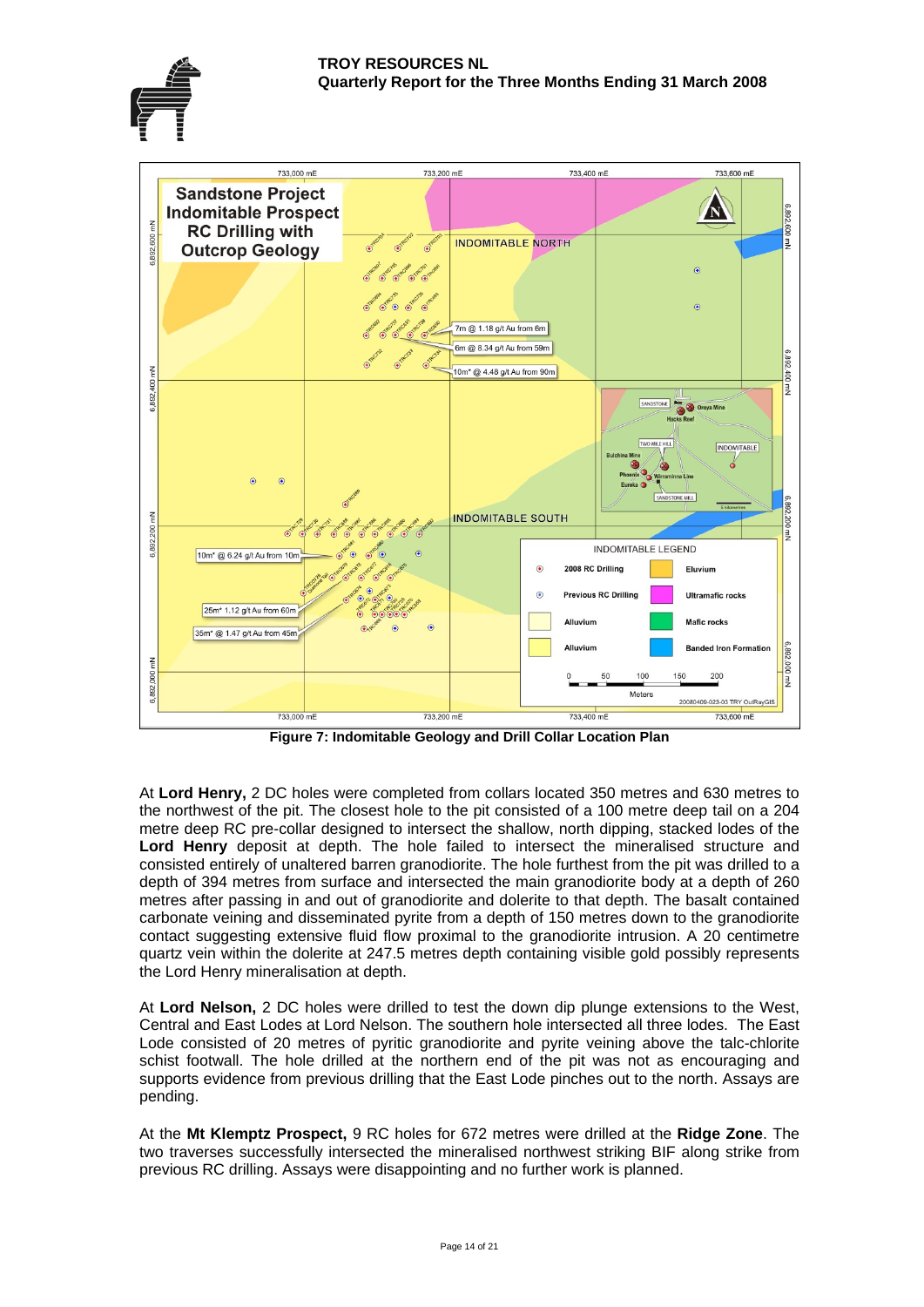

#### **Sandstone Nickel JV (Western Areas earning 50%):**

Western Areas report that over 500 samples have been collected from old RAB drill cuttings on the Sandstone Nickel JV Project area and submitted for assay. Samples are initially identified using a Niton portable XRF analyser which provides a reading for nickel and other elements. Western Areas is progressively working through the ultramafic domain of the greenstone belt using this technique and expects to generate several targets for follow-up.

#### **OTHER EXPLORATION - AUSTRALIA**

#### **WA – Three Rivers Project (Troy 100%):**

On 23 January 2008, Plutonic Operations Limited ("Barrick") informed Troy that it was withdrawing from the JV effective 20 February 2008. A marketing effort to attract a new partner is underway with expressions of interest received from several parties active within the Peak Hill-Three Rivers region. Data packages have been circulated under confidentiality agreements and offers are expected in mid-May 2008.

#### **WA - Kulin Project (Troy 100%):**

A surface lag sampling program was completed at Kulin in January resulting in the collection of 466 samples that were collected at 200 metre spacings along public roads. Two anomalies were identified from reconnaissance soil samples collected along roads over the northern part of the project area.

An anomaly (peak value **10.9ppb gold)** in the eastern part of the licence occurs in the vicinity of limonite cemented, nodular laterite over quartz biotite gneiss. The nearest sample along strike is 6.5 kilometres to the north-northwest and has a value of **4.9ppb gold**. The second anomaly occurs in the northwest part of the tenement and consists of a peak value of **13ppb gold**. The anomaly is projected to the north-northwest over a distance of 3.6 kilometres to a point on a north-south road where values of up to **9.4ppb gold** were reported. A weak anomaly has been outlined in the central part of the tenement and a strong to weak anomaly detected in the southeast corner of the tenement. The SE Anomaly peaks at **12.7ppb gold.** The next phase of work will consist of auger drilling across the strike length of the two northern anomalies and around the SE Anomaly.

#### **Daly River Project – Northern Territory (Troy 100%):**

An airborne magnetics survey was completed at Daly River in January and a new anomaly, "**DR500**", detected toward the northern end of the leases. Processing of aeromagnetic data was completed by our consultants who also carried out depth to source estimations. The DR500 anomaly occurs near the intersection of a northeast trending structure and the Giant's Reef Fault. The anomaly is elongated in a northeast - southwest direction and is about 150nT above background. Current plans call for a site visit in April followed by a limited RC drill program later this year.

#### **EXPLORATION – MONGOLIA**

#### **Gutain Davaa Gold JV Project (Troy earning 80%):**

Troy Mongolia Alt Resources ("TMAR") has now completed all the earn-in requirements stipulated in the joint venture agreement with U & B Mining. A new company, Gutain Davaa LLC, has been incorporated with TMAR holding an 80% ownership in the new entity. The exploration tenement titles are now being transferred to the new company.

A detailed structural study of selected **Toordogiin Shil** drill core was completed and has confirmed the mineralisation is controlled in the NW-SE trending structure.

The current plan is for field work to recommence in May 2008 with a program of infill soil sampling, detailed ground magnetics, excavator trenching, rock sampling and geological mapping to test possible extensions of the known mineralisation followed by drilling in September 2008.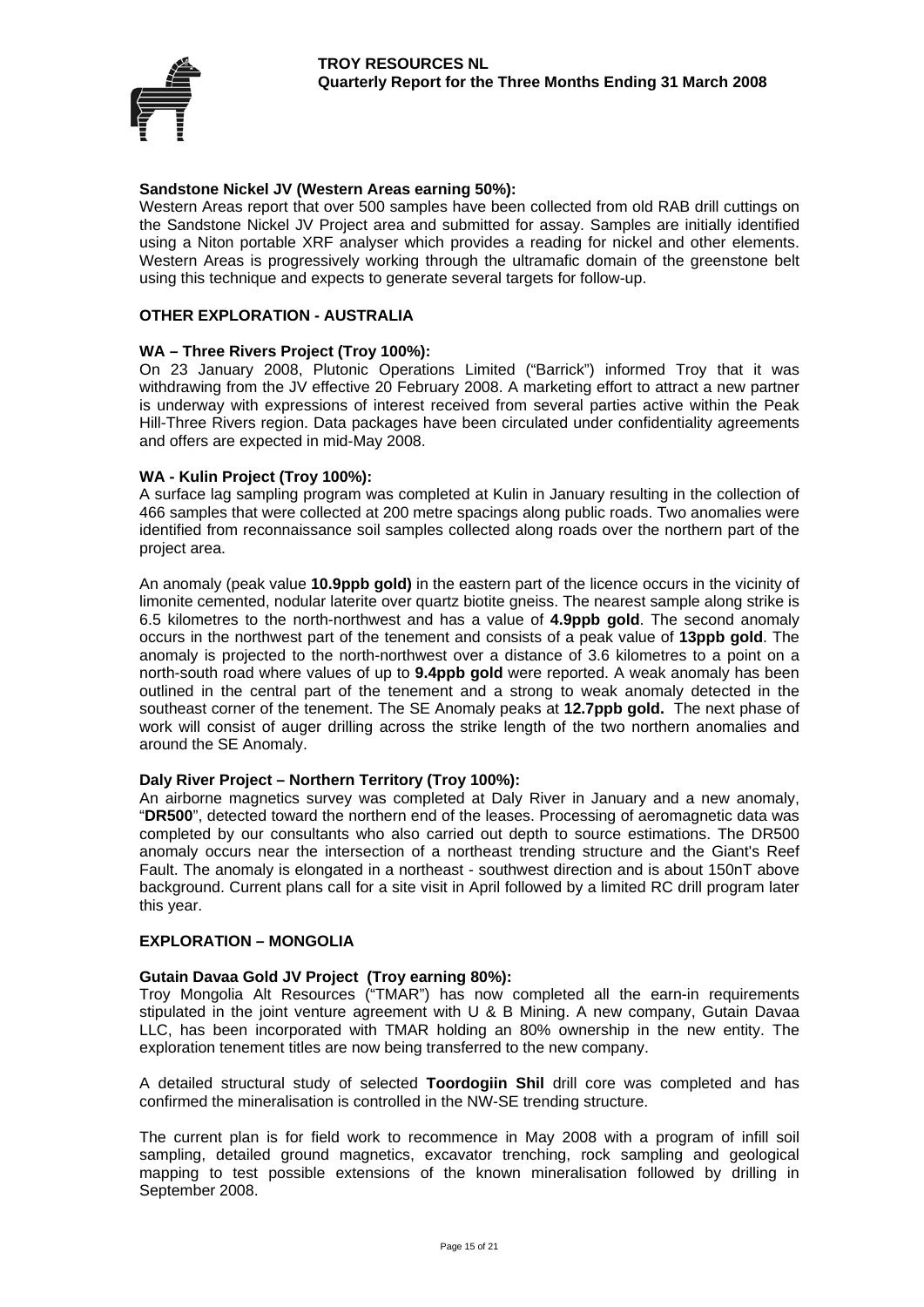

#### **Dornogovi Coal Project (Troy 100%- Rio Tinto Earning-in):**

The Rio Tinto Mongolia joint venture area has been reduced significantly from 6 large blocks to 2 blocks which will be the focus of the 2008 exploration program managed and operated by Rio Tinto Mongolia. The remaining licenses have been renewed for 3 years.

## **FINANCIAL REPORT**

### **CASH POSITION**

As at 31 March 2008, Troy within Australia held \$20.2M in cash, plus equity investments with a market value of \$52.6M and 919 ounces of gold awaiting sale which approximates to \$1.0M based on a gold price of A\$1,074 per ounce. This equates to a total of approximately \$73.8M of liquid assets.

Troy's wholly owned Brazilian and European subsidiaries held cash deposits of A\$2.3M. At quarter end, Sertão Mineraçaõ Ltda ("SML"), Troy's 70% owned Brazilian subsidiary, had the equivalent of \$0.8M in cash (Troy's share).

### **GOLD SALES**

Gold sales from the Sandstone operation for the quarter were 9,414 ounces at an average price of A\$1,028 per ounce. The average Cash Cost was \$712 per ounce which gives a Cash Margin of \$314 per ounce for the quarter.

#### **HEDGING**

The Company is totally unhedged, and debt free.

#### **EXPLORATION EXPENDITURE**

During the quarter, exploration expenditure incurred was \$1,523,000 in Australia, \$110,000 in Mongolia and \$1,481,000 in Brazil. Troy's total exploration expenditure for the quarter was \$3,151,000.

#### **CAPITAL EXPENDITURE**

Capital and development expenditure in Australia during the quarter was \$0.2 million and \$1.6 million on the Andorinhas Project in Brazil.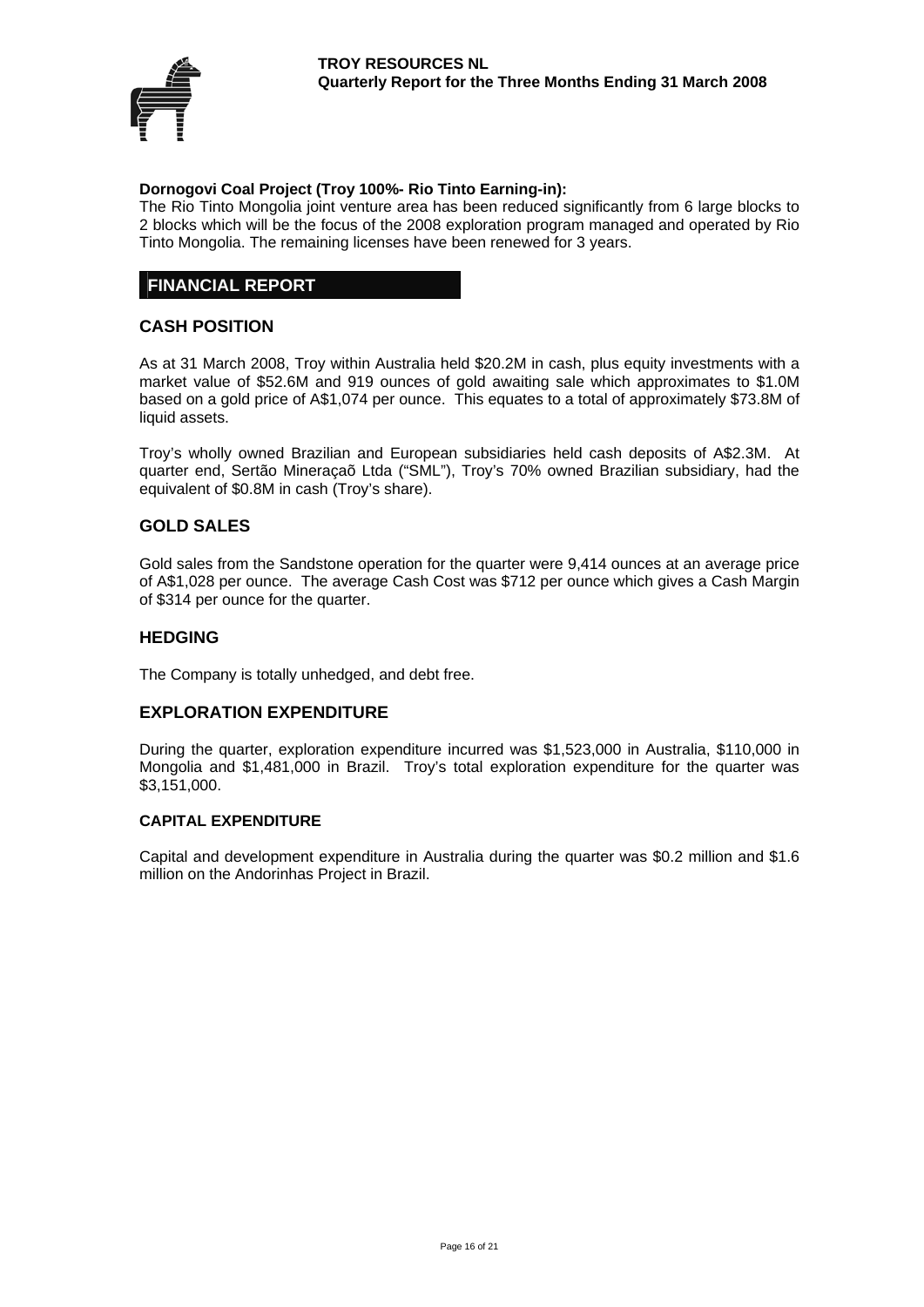

#### **FURTHER INFORMATION**

Mr Paul Benson Chief Executive Officer Troy Resources NL Perth, Western Australia Tel: (6 18) 9481 1277 Email: troy@troyres.com.au

*Information of a scientific or technical nature in this report was prepared under the supervision of Peter J. Doyle, Vice President Exploration and Business Development of Troy, a "qualified person" under National Instrument 43-101 – "Standards of Disclosure for Mineral Projects", a member of the Australasian Institute of Mining and Metallurgy. Mr. Doyle has sufficient experience, which is relevant*  to the style of mineralization and type of deposit under consideration, and to the activity he is undertaking, to qualify as a "competent *person" as defined in the 2004 edition of the "Australasian Code for Reporting of Exploration Results, Mineral Resources and Ore Reserves". Mr. Doyle has reviewed and approved the information contained in this report. For further information regarding the Andorinhas or Sandstone project, including a description of Troy's quality assurance program, quality control measures, the geology,*  samples collected and testing procedures in respect of the Andorinhas project and Sandstone project please refer to the technical report *entitled "Troy Resources NL: Technical Report on Andorinhas Gold Project, Para State, Brazil" dated November 2007 and the technical*  report entitled "Troy Resources NL: Sandstone Gold project, Mid West Region Western Australia" dated June 2007, which in each case, *is available under the Company's profile at www.sedar.com.* 

*This report contains forward-looking statements. These forward-looking statements reflect management's current beliefs based on information currently available to management and are based on what management believes to be reasonable assumptions. A number of factors could cause actual results, performance, or achievements to differ materially from the results expressed or implied in the forward looking statements. Such factors include, among others, future prices of gold, the actual results of current production, development and/or exploration activities, changes in project parameters as plans continue to be refined, variations in ore grade or recovery rates, plant and/or equipment failure, delays in obtaining governmental approvals or in the commencement of operations.* 

**This Quarterly Report is available on Troy's Website: www.try.com.au** 

| Table 1: Andorinhas Project - Mamao - M2 Target<br>Significant Drill Assay Results - Gold Intersections > 2.00 g/t Gold |             |              |                 |             |                     |                    |           |                  |                |  |  |  |
|-------------------------------------------------------------------------------------------------------------------------|-------------|--------------|-----------------|-------------|---------------------|--------------------|-----------|------------------|----------------|--|--|--|
| <b>Hole ID</b>                                                                                                          | Easting (m) | Northing (m) | <b>Azimuth</b>  | <b>Dip</b>  | <b>Depth</b><br>(m) | <b>From</b><br>(m) | To<br>(m) | Interval*<br>(m) | Gold<br>g/t Au |  |  |  |
| MAC074                                                                                                                  | 630529      | 9175339      | $NOOO^{\circ}E$ | $-90^\circ$ | 40.0                | 33.0               | 38.0      | 5.0              | 19.65          |  |  |  |
| <b>MAC203</b>                                                                                                           | 630540      | 9175339      | $NOOO^{\circ}E$ | $-90^\circ$ | 42.0                | 32.0               | 34.0      | 2.0              | 5.34           |  |  |  |
| MAC073                                                                                                                  | 630550      | 9175339      | $NOOO^{\circ}E$ | $-90^\circ$ | 41.0                | 33.0               | 35.0      | 2.0              | 4.33           |  |  |  |
| MAC070                                                                                                                  | 630540      | 9175350      | $NOOO^{\circ}E$ | $-90^\circ$ | 45.0                | 38.0               | 40.0      | 2.0              | 3.44           |  |  |  |
| MAC066                                                                                                                  | 630560      | 9175360      | $NOOO^{\circ}E$ | $-90^\circ$ | 46.0                | 44.0               | 45.0      | 1.0              | 6.59           |  |  |  |

**\*The stated interval represents downhole widths** 

|                | Table 2: Andorinhas Project - Mamao - Piaui Target<br>Drill Assay Results - Gold Intersections > 2.00g/t Gold                                        |         |                 |             |       |       |       |      |       |  |  |  |
|----------------|------------------------------------------------------------------------------------------------------------------------------------------------------|---------|-----------------|-------------|-------|-------|-------|------|-------|--|--|--|
| <b>Hole ID</b> | Gold<br>Interval*<br><b>Depth</b><br>То<br><b>From</b><br>(m)<br>g/t Au<br>Dip<br>Northing (m)<br>Easting (m)<br><b>Azimuth</b><br>(m)<br>(m)<br>(m) |         |                 |             |       |       |       |      |       |  |  |  |
| MBR006         | 631995                                                                                                                                               | 9176074 | $NOOO^{\circ}E$ | $-90^\circ$ | 95.00 | 63.00 | 65.00 | 2.00 | 13.40 |  |  |  |
| <b>MBB011</b>  | 632023                                                                                                                                               | 9176037 | $N205^{\circ}E$ | $-60^\circ$ | 60.00 | 38.00 | 39.00 | 1.00 | 19.53 |  |  |  |
| <b>MBB012</b>  | 632041                                                                                                                                               | 9176029 | $N205^{\circ}E$ | $-60^\circ$ | 67.00 | 17.00 | 23.00 | 6.00 | 2.12  |  |  |  |
| MBR002         | 632032                                                                                                                                               | 9176056 | $NOOO^{\circ}E$ | $-90^\circ$ | 80.00 | 42.00 | 43.00 | 1.00 | 8.89  |  |  |  |

**\*The stated interval represents downhole widths**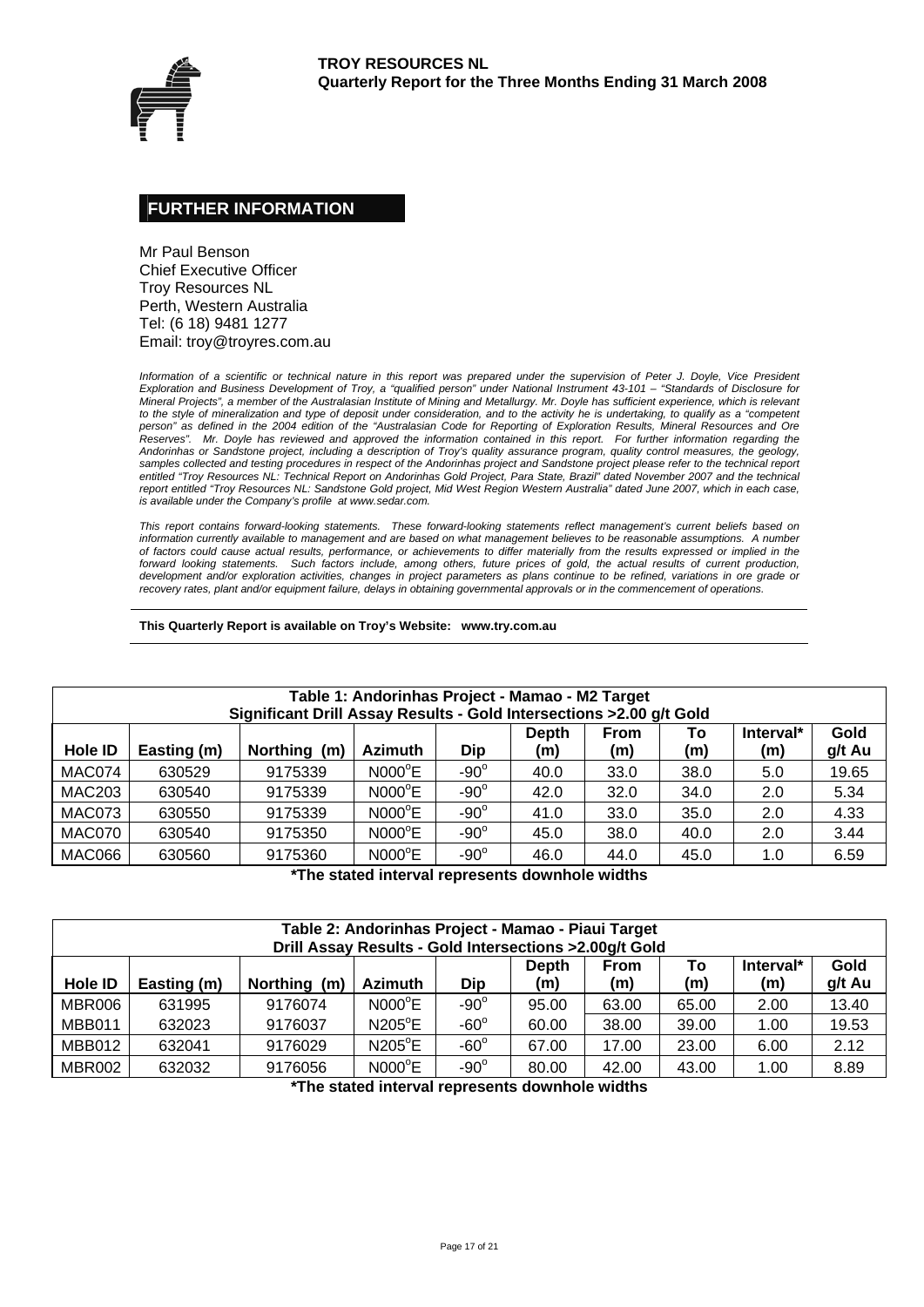

|                | Table 3: Andorinhas Project - Babacu - Luiza Target<br>Drill Assay Results - Gold Intersections > 2.00g/t Gold |              |                 |             |                     |             |           |                  |                            |  |  |  |  |
|----------------|----------------------------------------------------------------------------------------------------------------|--------------|-----------------|-------------|---------------------|-------------|-----------|------------------|----------------------------|--|--|--|--|
| <b>Hole ID</b> | Easting (m)                                                                                                    | Northing (m) | <b>Azimuth</b>  | <b>Dip</b>  | <b>Depth</b><br>(m) | From<br>(m) | To<br>(m) | Interval*<br>(m) | Gold<br>$(g/t \text{ Au})$ |  |  |  |  |
| <b>BBD010</b>  | 632487                                                                                                         | 9176417      | $NOOO^{\circ}E$ | $-90^\circ$ | 151.50              | 76.31       | 78.48     | 2.17             | 7.65                       |  |  |  |  |
| including      |                                                                                                                |              |                 |             |                     | 102.44      | 103.5     | 1.06             | 47.58                      |  |  |  |  |
| <b>BBC001</b>  | 632486                                                                                                         | 9176415      | $NOOO^{\circ}E$ | $-90^\circ$ | 80.00               | 60.00       | 63.00     | 3.00             | 7.38                       |  |  |  |  |
| <b>BBC002</b>  | 632487                                                                                                         | 9176417      | N210°E          | $-50^\circ$ | 64.00               | 25.00       | 26.00     | 1.00             | 5.48                       |  |  |  |  |
| <b>BBC006</b>  | 632403                                                                                                         | 9176358      | N000°E          | $-90^\circ$ | 50.00               | 37.00       | 38.00     | 1.00             | 19.66                      |  |  |  |  |
| <b>BBR030</b>  | 632396                                                                                                         | 9176459      | N210°E          | $-60^\circ$ | 70.00               | 52.00       | 55.00     | 3.00             | 5.64                       |  |  |  |  |
| <b>BBC003</b>  | 632490                                                                                                         | 9176445      | N000°E          | $-90^\circ$ | 100.00              | 63.00       | 65.00     | 2.00             | 3.86                       |  |  |  |  |
| <b>BBC003</b>  | 632490                                                                                                         | 9176445      | $NOOO^{\circ}E$ | $-90^\circ$ | 100.00              | 83.00       | 84.00     | 1.00             | 15.66                      |  |  |  |  |
| <b>BBD002</b>  | 632458                                                                                                         | 9176493      | N206°E          | $-70^\circ$ | 145.30              | 127.79      | 129.26    | 1.47             | 7.41                       |  |  |  |  |
| <b>BBC005</b>  | 632533                                                                                                         | 9176440      | $NOOO^{\circ}E$ | $-90^\circ$ | 98.00               | 78.00       | 80.00     | 2.00             | 4.67                       |  |  |  |  |
| <b>BBR027</b>  | 633025                                                                                                         | 9176506      | $N180^{\circ}E$ | $-60^\circ$ | 73.00               | 8.00        | 10.00     | 2.00             | 4.42                       |  |  |  |  |
| <b>BBR021</b>  | 633275                                                                                                         | 9176468      | N180°E          | $-90^\circ$ | 50.00               | 3.00        | 5.00      | 2.00             | 3.76                       |  |  |  |  |
| <b>BBD008</b>  | 632439                                                                                                         | 9176450      | N210°E          | $-60^\circ$ | 120.00              | 49.48       | 50.20     | 0.72             | 10.12                      |  |  |  |  |
| BBD007         | 632409                                                                                                         | 9176485      | $NOOO^{\circ}E$ | $-90^\circ$ | 150.00              | 119.38      | 120.42    | 1.04             | 6.05                       |  |  |  |  |
| <b>BBR030</b>  | 632396                                                                                                         | 9176459      | N210°E          | $-60^\circ$ | 70.00               | 65.00       | 67.00     | 2.00             | 3.09                       |  |  |  |  |
| <b>BBR021</b>  | 633275                                                                                                         | 9176468      | N180°E          | $-90^\circ$ | 50.00               | 38.00       | 39.00     | 1.00             | 5.64                       |  |  |  |  |
| <b>BBR039</b>  | 632465                                                                                                         | 9176420      | <b>N210°E</b>   | $-50^\circ$ | 70.00               | 64.00       | 65.00     | 1.00             | 36.78                      |  |  |  |  |
| <b>BBR035</b>  | 632431                                                                                                         | 9176450      | $N210^{\circ}E$ | $-90^\circ$ | 80.00               | 62.00       | 67.00     | 5.00             | 4.52                       |  |  |  |  |
| <b>BBR036</b>  | 632448                                                                                                         | 9176430      | $N210^{\circ}E$ | $-90^\circ$ | 85.00               | 79.00       | 81.00     | 2.00             | 7.17                       |  |  |  |  |
| <b>BBR034</b>  | 632431                                                                                                         | 9176450      | <b>N210°E</b>   | $-50^\circ$ | 60.00               | 44.00       | 48.00     | 4.00             | 2.57                       |  |  |  |  |
| <b>BBR038</b>  | 632465                                                                                                         | 9176420      | N210°E          | $-90^\circ$ | 78.00               | 71.00       | 72.00     | 1.00             | 7.09                       |  |  |  |  |
| <b>BBR033</b>  | 632413                                                                                                         | 9176456      | $N210^{\circ}E$ | $-90^\circ$ | 90.00               | 67.00       | 69.00     | 2.00             | 2.67                       |  |  |  |  |

**\*The stated interval represents downhole widths** 

| Table 4: Andorinhas Project - Lagoa Seca West - Carioca Target |
|----------------------------------------------------------------|
| Drill Assay Results - Gold Intersections > 2.00g/t Gold        |

| <b>Hole ID</b> | Easting (m) | Northing (m) | <b>Azimuth</b>  | <b>Dip</b>  | Depth<br>(m) | From<br>(m) | To<br>(m) | Length*<br>(m) | Gold<br>(g/t Au) |
|----------------|-------------|--------------|-----------------|-------------|--------------|-------------|-----------|----------------|------------------|
| <b>LSF014</b>  | 625139      | 9177610      | $N330^{\circ}E$ | $-50^\circ$ | 135.00       | 93.10       | 98.00     | 4.90           | 9.49             |
| including      |             |              |                 |             |              | 111.00      | 114.00    | 3.00           | 3.06             |
| <b>LSF012</b>  | 625032      | 9177682      | $N150^{\circ}E$ | $-50^\circ$ | 130.00       | 43.90       | 45.90     | 2.00           | 5.26             |
| including      |             |              |                 |             |              | 94.90       | 105.90    | 11.00          | 6.23             |
| LSC223         | 624886      | 9177482      | $N150^{\circ}E$ | $-50^\circ$ | 70.00        | 33.00       | 46.00     | 13.00          | 3.74             |
| <b>LSC225</b>  | 624833      | 9177475      | $N150^{\circ}E$ | $-50^\circ$ | 90.00        | 28.00       | 34.00     | 6.00           | 2.40             |
| including      |             |              |                 |             |              | 71.00       | 77.00     | 6.00           | 4.75             |
| <b>LSC228</b>  | 624853      | 9177440      | $N150^{\circ}E$ | $-50^\circ$ | 30.00        | 16.00       | 17.00     | 1.00           | 12.04            |
| LSF013         | 625153      | 9177619      | $N330^{\circ}E$ | $-50^\circ$ | 110.00       | 72.12       | 73.00     | 0.88           | 12.20            |
| <b>LSC220</b>  | 624910      | 9177543      | $N150^{\circ}E$ | $-50^\circ$ | 80.00        | 70.00       | 72.00     | 2.00           | 4.97             |
| LSC020         | 625005      | 9177528      | $N150^{\circ}E$ | $-50^\circ$ | 55.00        | 51.00       | 54.00     | 3.00           | 2.10             |
| <b>LSF015</b>  | 624966      | 9177646      | $N150^{\circ}E$ | $-50^\circ$ | 120.00       | 79.00       | 81.00     | 2.00           | 2.59             |

**\*The stated interval represents downhole widths**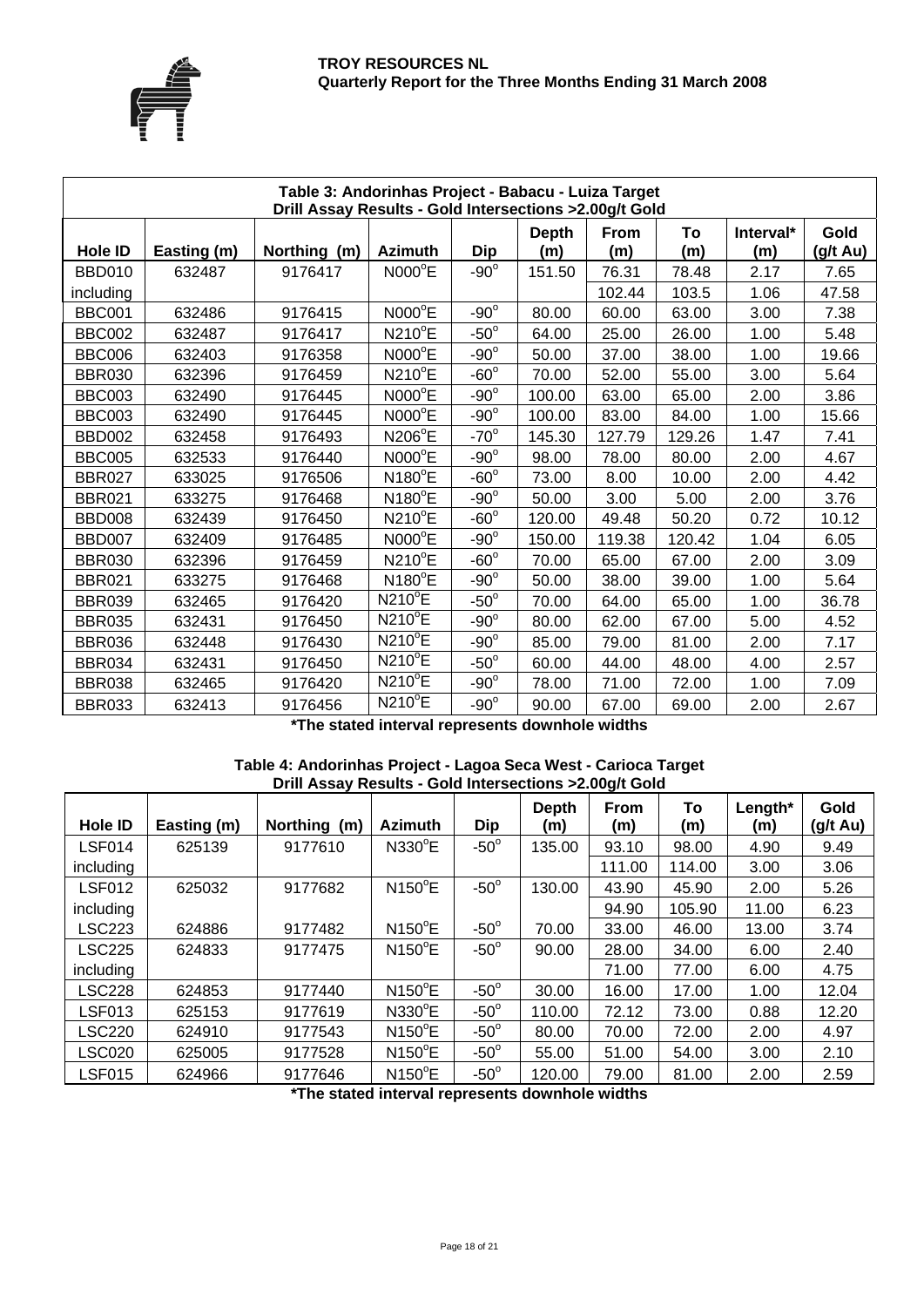

| <b>Hole ID</b> | Easting (m) | Northing (m) | <b>Azimuth</b>  | <b>Dip</b>     | <b>Depth</b><br>(m) | <b>From</b><br>(m) | To<br>(m) | Length $*$<br>(m) | Gold<br>(g/t)<br>Au) |
|----------------|-------------|--------------|-----------------|----------------|---------------------|--------------------|-----------|-------------------|----------------------|
| <b>LSR043</b>  | 625126      | 9177659      | N330°E          | $-50^\circ$    | 40.00               | 9.00               | 17.00     | 8.00              | 3.28                 |
| <b>LSR073</b>  | 625141      | 9177670      | N330°E          | $-50^\circ$    | 45.00               | 9.00               | 14.00     | 5.00              | 4.69                 |
| <b>LSF054</b>  | 625030      | 9177725      | $N145^{\circ}E$ | -45 $^{\circ}$ | 141.55              | 108.00             | 108.50    | 0.50              | 41.63                |
| <b>LSF006</b>  | 625131      | 9177652      | $N330^{\circ}E$ | $-50^\circ$    | 76.00               | 22.00              | 36.00     | 14.00             | 2.16                 |
| <b>LSC210</b>  | 625120      | 9177668      | $N330^{\circ}E$ | $-50^\circ$    | 75.00               | 16.00              | 27.00     | 11.00             | 2.53                 |
| <b>LSC029</b>  | 625010      | 9177669<br>. | $N150^{\circ}E$ | $-50^\circ$    | 68.00               | 61.00<br>.         | 65.00     | 4.00              | 2.01                 |

#### **Table 5: Andorinhas Project - Lagoa Seca West - Fagundes Target Drill Assay Results - Gold Intersections >2.00g/t Gold**

**\*The stated interval represents downhole widths** 

#### **Table 6: Andorinhas Project - Abacaxi Target Pit Sampling Lump (+1/4") Fraction Assay Results**

| Pit            | %Fe          |                      |           |            |            |
|----------------|--------------|----------------------|-----------|------------|------------|
| <b>Number</b>  | <b>Total</b> | $%$ SiO <sub>2</sub> | % $Al2O3$ | % $P_2O_5$ | LOI 1000 % |
| FE-001 (+1/4") | 66.44        | 2.91                 | 2.33      | 0.042      | 1.26       |
| FE-002 (+1/4") | 65.01        | 3.4                  | 3.25      | 0.045      | 1.84       |
| FE-003 (+1/4") | 67.62        | 2.08                 | 1.76      | 0.051      | 0.98       |
| FE-004 (+1/4") | 65.56        | 2.92                 | 2.56      | 0.059      | 1.3        |
| FE-005 (+1/4") | 65.81        | 3.13                 | 2.42      | 0.065      | 1.38       |
| FE-006 (+1/4") | 68.16        | 1.97                 | 1.52      | 0.046      | 0.79       |
| FE-007 (+1/4") | 67.10        | 2.78                 | 2.51      | 0.033      | 1.17       |
| FE-008 (+1/4") | 65.60        | 4.17                 | 3.03      | 0.03       | 1.44       |
| FE-009 (+1/4") | 56.99        | 7.95                 | 7.4       | 0.078      | 3.95       |
| FE-010 (+1/4") | 68.10        | 2.32                 | 1.74      | 0.037      | 0.87       |
| FE-011 (+1/4") | 65.90        | 3.32                 | 2.72      | 0.05       | 1.75       |
| FE-012 (+1/4") | 65.55        | 1.98                 | 1.69      | 0.048      | 0.9        |
| FE-013 (+1/4") | 59.63        | 3.56                 | 3.36      | 0.072      | 1.79       |
| FE-014 (+1/4") | 66.39        | 2.38                 | 2.14      | 0.056      | 1.09       |
| FE-015 (+1/4") | 62.23        | 6.42                 | 2.41      | 0.089      | 0.74       |
| FE-016 (+1/4)  | 68.46        | 1.1                  | 0.99      | 0.034      | $-0.04$    |
| FE-017 (+1/4") | 63.00        | 5.22                 | 3.75      | 0.138      | 2.59       |
| FE-018 (+1/4") | 65.50        | 3.59                 | 2.38      | 0.086      | 1.31       |
| FE-019 (+1/4") | 64.11        | 4.05                 | 3.34      | 0.058      | 1.35       |
| FE-020 (+1/4") | 60.17        | 5.79                 | 5.49      | 0.045      | 3.56       |

**Analytical Laboratories:** 

- **Nomos Analises Minerais LTDA., Rua Pereitra, 237, Duque de Caxias RJ CEP 25085-300 Brazil** 
	- o **Analytical Technique for Fe: Assays via titration Fe Total; Titration process consists on opening the sample with acid digestion (hydrochloric acid), then reduction of Fe+3 to Fe+2 and then this is titrated with Potassium dichromate.**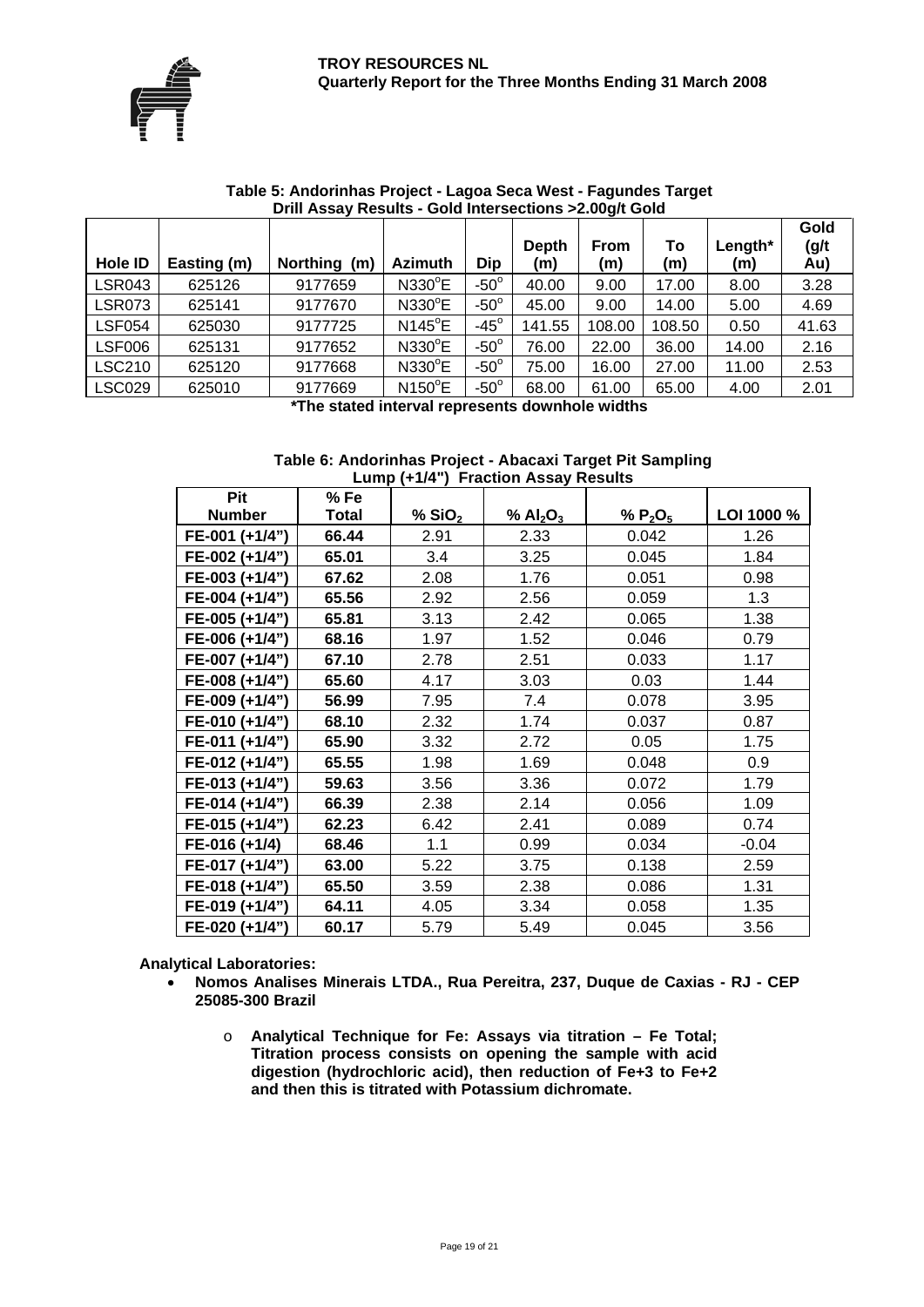

- **ALS Laboratory Group Vespasiano, Brasil, Rua Sao Paulo, 685 Celvia, CEP:33.200-000 Belo Horizonte MG Brazil** 
	- **Analytical Techniques**
	- **ME-XRF11: Fe-ores by fusion XRF Technique;**
	- **OA-GRA05t: Multi-temperature LOI**

|               | Table 7: Sandstone Project - Two Mile Hill Diamond Core Drilling<br>Drill Assay Results - Gold Intersections > 0.50g/t Gold |                 |                |             |              |             |        |           |         |  |  |  |
|---------------|-----------------------------------------------------------------------------------------------------------------------------|-----------------|----------------|-------------|--------------|-------------|--------|-----------|---------|--|--|--|
|               | <b>MGA</b>                                                                                                                  | <b>MGA</b>      |                |             |              |             |        |           |         |  |  |  |
| Hole          | <b>Easting</b>                                                                                                              | <b>Northing</b> |                |             |              |             |        |           | Gold    |  |  |  |
| ID            | (m)                                                                                                                         | (m)             | <b>Azimuth</b> |             | <b>Depth</b> | <b>From</b> | To     | Interval* |         |  |  |  |
|               |                                                                                                                             |                 | <b>MGA</b>     | <b>Dip</b>  | (m)          | (m)         | (m)    | (m)       | (g/t)Au |  |  |  |
| <b>TDD034</b> | 723120.3                                                                                                                    | 6892640         | $270^\circ$    | $-77^\circ$ | 450.70       | 15.40       | 16.00  | 0.60      | 0.70    |  |  |  |
|               |                                                                                                                             |                 |                |             |              | 31.00       | 32.00  | 1.00      | 2.09    |  |  |  |
|               |                                                                                                                             |                 |                |             |              | 43.00       | 76.00  | 33.00     | 1.52    |  |  |  |
|               |                                                                                                                             |                 | including      |             |              | 63.00       | 68.00  | 5.00      | 7.65    |  |  |  |
|               |                                                                                                                             |                 |                |             |              | 127.00      | 138.0  | 11.00     | 1.83    |  |  |  |
|               |                                                                                                                             |                 | including      |             |              | 130.00      | 134.00 | 4.00      | 4.11    |  |  |  |
|               |                                                                                                                             |                 |                |             |              | 159.00      | 163.00 | 4.00      | 0.60    |  |  |  |
|               |                                                                                                                             |                 |                |             |              | 177.00      | 318.00 | 141.00    | 2.30    |  |  |  |
|               |                                                                                                                             |                 | including      |             |              | 195.00      | 197.00 | 2.00      | 7.00    |  |  |  |
|               |                                                                                                                             |                 | including      |             |              | 209.00      | 221.00 | 12.00     | 9.05    |  |  |  |
|               |                                                                                                                             |                 | including      |             |              | 257.00      | 264.00 | 7.00      | 9.47    |  |  |  |
|               |                                                                                                                             |                 | including      |             |              | 268.00      | 271.00 | 3.00      | 13.51   |  |  |  |
|               |                                                                                                                             |                 | including      |             |              | 297.00      | 301.00 | 4.00      | 2.76    |  |  |  |
|               |                                                                                                                             |                 | including      |             |              | 306.00      | 309.00 | 3.00      | 5.83    |  |  |  |
|               |                                                                                                                             |                 |                |             |              | 321.00      | 371.00 | 50.00     | 2.71    |  |  |  |
|               |                                                                                                                             |                 | including      |             |              | 323.00      | 325.00 | 2.00      | 2.03    |  |  |  |
|               |                                                                                                                             |                 | including      |             |              | 336.00      | 337.00 | 1.00      | 109.00  |  |  |  |
|               |                                                                                                                             |                 |                |             |              | 374.00      | 418.00 | 44.00     | 0.92    |  |  |  |
|               |                                                                                                                             |                 | including      |             |              | 374.00      | 376.00 | 2.00      | 2.27    |  |  |  |
|               |                                                                                                                             |                 | including      |             |              | 382.00      | 383.00 | 1.00      | 4.98    |  |  |  |
|               |                                                                                                                             |                 | including      |             |              | 398.00      | 399.00 | 1.00      | 4.29    |  |  |  |
|               |                                                                                                                             |                 | including      |             |              | 414.00      | 418.00 | 4.00      | 3.21    |  |  |  |
|               |                                                                                                                             |                 |                |             |              | 424.00      | 450.7  | 26.7      | 0.74    |  |  |  |
|               |                                                                                                                             |                 | including      |             |              | 444.00      | 445.00 | 1.00      | 10.60   |  |  |  |

**\*The stated interval represents downhole widths** 

**All samples were prepared and assayed by SGS Mineral Services laboratory in Perth, Western Australia using Method FAA505 being Fire Assay on a 50 gram charge with an AAS finish.**